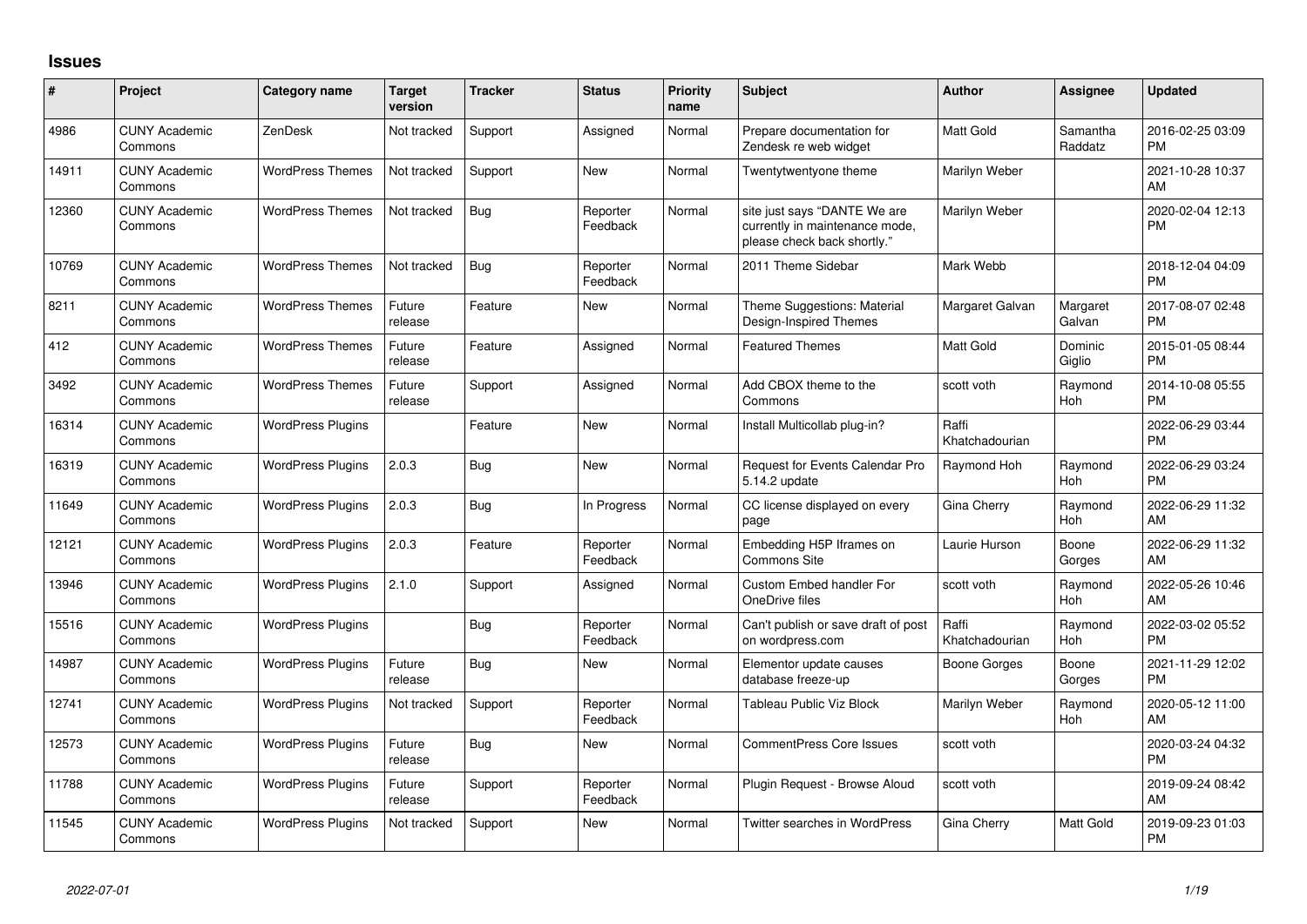| #     | Project                         | <b>Category name</b>     | <b>Target</b><br>version | <b>Tracker</b> | <b>Status</b>        | <b>Priority</b><br>name | <b>Subject</b>                                                     | <b>Author</b>           | Assignee          | <b>Updated</b>                |
|-------|---------------------------------|--------------------------|--------------------------|----------------|----------------------|-------------------------|--------------------------------------------------------------------|-------------------------|-------------------|-------------------------------|
| 11415 | <b>CUNY Academic</b><br>Commons | <b>WordPress Plugins</b> | Not tracked              | <b>Bug</b>     | Reporter<br>Feedback | Normal                  | <b>Blog Subscriptions in Jetpack</b>                               | Laurie Hurson           |                   | 2019-05-14 10:34<br>AM        |
| 11120 | <b>CUNY Academic</b><br>Commons | <b>WordPress Plugins</b> | Not tracked              | Bug            | Reporter<br>Feedback | Normal                  | Events Manager Events Not<br>Showing Up                            | Mark Webb               |                   | 2019-02-27 04:10<br><b>PM</b> |
| 9926  | <b>CUNY Academic</b><br>Commons | <b>WordPress Plugins</b> | Future<br>release        | <b>Bug</b>     | <b>New</b>           | Normal                  | twitter-mentions-as-comments<br>cron jobs can run long             | Boone Gorges            | Boone<br>Gorges   | 2018-10-24 12:34<br><b>PM</b> |
| 9289  | <b>CUNY Academic</b><br>Commons | <b>WordPress Plugins</b> | Future<br>release        | Bug            | Reporter<br>Feedback | Normal                  | Email Users Plugin                                                 | Laurie Hurson           | Boone<br>Gorges   | 2018-10-24 12:34<br><b>PM</b> |
| 9947  | <b>CUNY Academic</b><br>Commons | <b>WordPress Plugins</b> | Future<br>release        | Feature        | Reporter<br>Feedback | Normal                  | Install H5P quiz plugin                                            | <b>Matt Gold</b>        | Boone<br>Gorges   | 2018-09-11 11:01<br>AM        |
| 9515  | <b>CUNY Academic</b><br>Commons | <b>WordPress Plugins</b> | Not tracked              | Bug            | Reporter<br>Feedback | Normal                  | Text to Speech plugin - "More<br>Slowly" checkbox not working      | scott voth              | Boone<br>Gorges   | 2018-06-13 02:26<br><b>PM</b> |
| 9211  | <b>CUNY Academic</b><br>Commons | <b>WordPress Plugins</b> | Future<br>release        | Support        | Reporter<br>Feedback | Normal                  | Auto-Role Setting in Forum Plugin<br><b>Causing Some Confusion</b> | Luke Waltzer            | Boone<br>Gorges   | 2018-03-13 11:44<br>AM        |
| 8498  | <b>CUNY Academic</b><br>Commons | <b>WordPress Plugins</b> | Future<br>release        | Feature        | <b>New</b>           | Low                     | <b>Gravity Forms Email Users</b>                                   | Raffi<br>Khatchadourian | Matt Gold         | 2017-10-13 12:58<br><b>PM</b> |
| 8078  | <b>CUNY Academic</b><br>Commons | <b>WordPress Plugins</b> | Future<br>release        | System Upgrade | Assigned             | Normal                  | <b>CommentPress Updates</b>                                        | Margaret Galvan         | Christian<br>Wach | 2017-05-08 03:49<br><b>PM</b> |
| 6356  | <b>CUNY Academic</b><br>Commons | <b>WordPress Plugins</b> | Future<br>release        | Bug            | Reporter<br>Feedback | Low                     | Should Subscribe2 be<br>deprecated?                                | Luke Waltzer            |                   | 2017-03-20 12:20<br><b>PM</b> |
| 5826  | <b>CUNY Academic</b><br>Commons | <b>WordPress Plugins</b> | Future<br>release        | Support        | Reporter<br>Feedback | Normal                  | <b>Remove Subscription Options</b><br>plugin from directory        | Sarah Morgano           | Sarah<br>Morgano  | 2016-10-21 04:14<br><b>PM</b> |
| 497   | <b>CUNY Academic</b><br>Commons | <b>WordPress Plugins</b> | Future<br>release        | Feature        | Assigned             | Normal                  | Drag and Drop Ordering on<br>Gallery Post Plugin                   | Matt Gold               | Ron Rennick       | 2015-11-09 06:18<br><b>PM</b> |
| 3939  | <b>CUNY Academic</b><br>Commons | <b>WordPress Plugins</b> | Future<br>release        | Bug            | Hold                 | Normal                  | Activity stream support for<br>Co-Authors Plus plugin              | Raymond Hoh             | Raymond<br>Hoh    | 2015-11-09 06:13<br><b>PM</b> |
| 364   | <b>CUNY Academic</b><br>Commons | <b>WordPress Plugins</b> | Future<br>release        | Feature        | <b>New</b>           | Normal                  | <b>Bulletin Board</b>                                              | Matt Gold               |                   | 2015-01-05 08:50<br><b>PM</b> |
| 1562  | <b>CUNY Academic</b><br>Commons | <b>WordPress Plugins</b> | Future<br>release        | Feature        | Assigned             | Low                     | Play with NYT Collaborative<br><b>Authoring Tool</b>               | Matt Gold               | Boone<br>Gorges   | 2015-01-05 08:47<br><b>PM</b> |
| 658   | <b>CUNY Academic</b><br>Commons | <b>WordPress Plugins</b> | Future<br>release        | Feature        | Assigned             | Normal                  | Rebulid Sitewide Tag Suggestion                                    | <b>Matt Gold</b>        | Boone<br>Gorges   | 2015-01-05 08:47<br><b>PM</b> |
| 3691  | <b>CUNY Academic</b><br>Commons | <b>WordPress Plugins</b> | Future<br>release        | Bug            | New                  | Normal                  | <b>WPMU Domain Mapping</b><br>Debugging on cdev                    | Raymond Hoh             | <b>Matt Gold</b>  | 2014-12-12 09:04<br>AM        |
| 2223  | <b>CUNY Academic</b><br>Commons | <b>WordPress Plugins</b> | Future<br>release        | Feature        | Assigned             | Low                     | Add Participad to the CUNY<br><b>Academic Commons</b>              | Matt Gold               | Boone<br>Gorges   | 2014-09-17 10:03<br><b>PM</b> |
| 16255 | <b>CUNY Academic</b><br>Commons | WordPress (misc)         |                          | Bug            | New                  | Normal                  | Need to define 'MULTISITE'<br>constant in wp-config.php            | Raymond Hoh             |                   | 2022-06-19 09:31<br>AM        |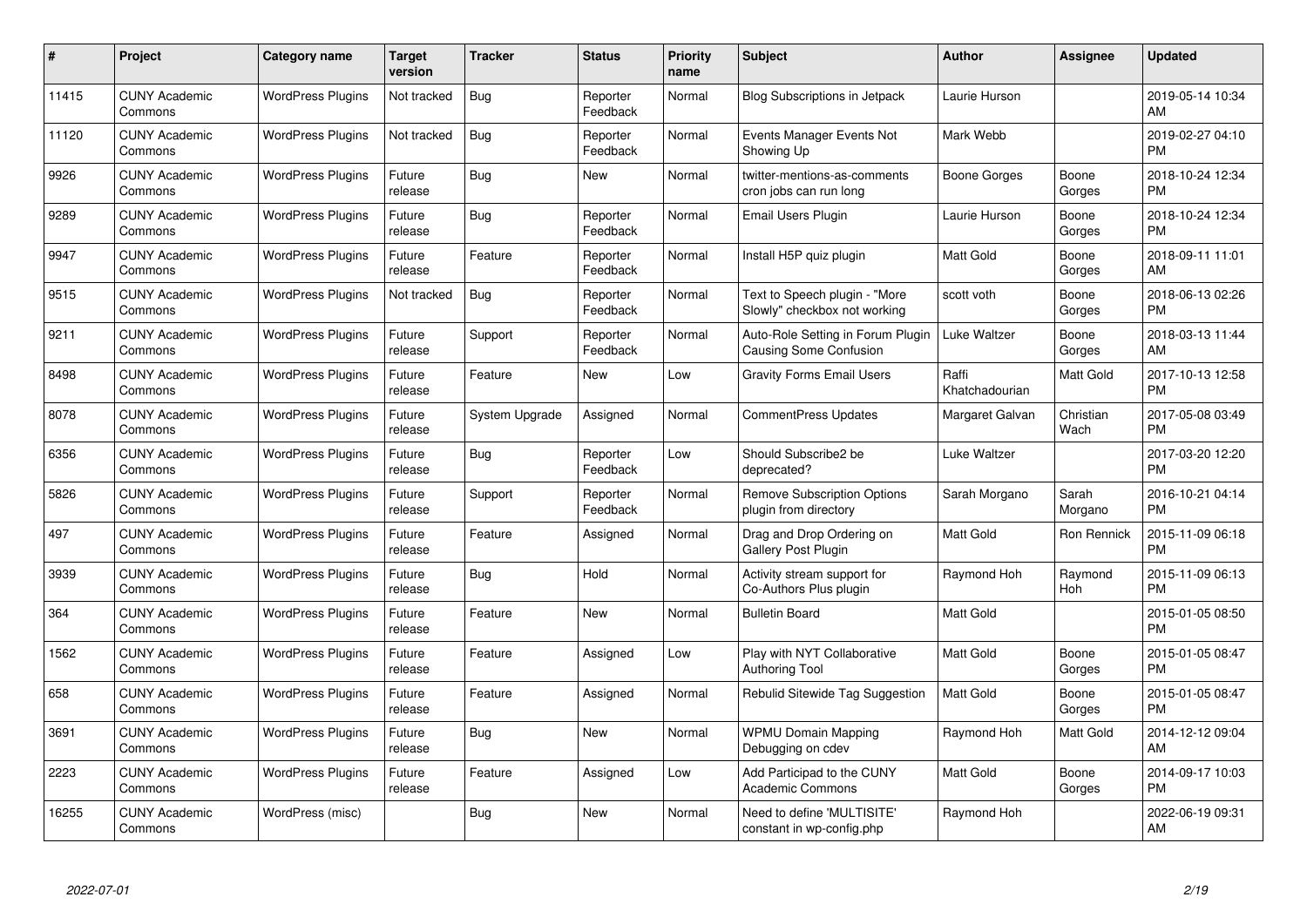| $\pmb{\#}$ | Project                         | <b>Category name</b> | <b>Target</b><br>version | <b>Tracker</b> | <b>Status</b>        | <b>Priority</b><br>name | <b>Subject</b>                                                                                               | <b>Author</b>    | Assignee              | <b>Updated</b>                |
|------------|---------------------------------|----------------------|--------------------------|----------------|----------------------|-------------------------|--------------------------------------------------------------------------------------------------------------|------------------|-----------------------|-------------------------------|
| 16245      | <b>CUNY Academic</b><br>Commons | WordPress (misc)     |                          | <b>Bug</b>     | Reporter<br>Feedback | Normal                  | Save Button missing on<br><b>WordPress Profile page</b>                                                      | scott voth       | Raymond<br><b>Hoh</b> | 2022-06-16 03:09<br><b>PM</b> |
| 10380      | <b>CUNY Academic</b><br>Commons | WordPress (misc)     | Future<br>release        | Feature        | In Progress          | Normal                  | Remove blacklisted plugins                                                                                   | Boone Gorges     |                       | 2022-04-26 12:00<br><b>PM</b> |
| 11843      | <b>CUNY Academic</b><br>Commons | WordPress (misc)     | Future<br>release        | Design/UX      | New                  | Normal                  | Tweaking the Gutenberg Editor<br>Interface                                                                   | Laurie Hurson    |                       | 2022-04-26 12:00<br><b>PM</b> |
| 15767      | <b>CUNY Academic</b><br>Commons | WordPress (misc)     |                          | Support        | New                  | Normal                  | Site loading slowly                                                                                          | scott voth       | Boone<br>Gorges       | 2022-04-04 08:56<br><b>PM</b> |
| 14983      | <b>CUNY Academic</b><br>Commons | WordPress (misc)     | Not tracked              | Support        | Reporter<br>Feedback | Normal                  | "Read More" tag not working                                                                                  | Rebecca Krisel   | Raymond<br>Hoh        | 2021-11-23 01:17<br><b>PM</b> |
| 13835      | <b>CUNY Academic</b><br>Commons | WordPress (misc)     | Future<br>release        | Feature        | <b>New</b>           | Normal                  | Allow OneSearch widget to have<br>'CUNY' as campus                                                           | Boone Gorges     | Boone<br>Gorges       | 2021-11-19 12:39<br><b>PM</b> |
| 14113      | <b>CUNY Academic</b><br>Commons | WordPress (misc)     | Future<br>release        | Bug            | Hold                 | Normal                  | Block Editor Not Working on this<br>page - Json error                                                        | scott voth       | Boone<br>Gorges       | 2021-03-05 11:01<br>AM        |
| 14074      | <b>CUNY Academic</b><br>Commons | WordPress (misc)     | Not tracked              | Support        | Reporter<br>Feedback | Normal                  | page password protection problem                                                                             | Marilyn Weber    |                       | 2021-03-02 11:03<br>AM        |
| 11624      | <b>CUNY Academic</b><br>Commons | WordPress (misc)     | Not tracked              | Support        | New                  | Normal                  | Change pages into posts or swap<br>database for a Commons site?                                              | Stephen Klein    | Raymond<br>Hoh        | 2019-07-09 11:04<br>AM        |
| 11024      | <b>CUNY Academic</b><br>Commons | WordPress (misc)     | Future<br>release        | Bug            | <b>New</b>           | Normal                  | Subsites should not show "you<br>should update your .htaccess<br>now" notice after permalink setting<br>save | Boone Gorges     |                       | 2019-01-28 01:35<br><b>PM</b> |
| 10040      | <b>CUNY Academic</b><br>Commons | WordPress (misc)     | Not tracked              | Bug            | Reporter<br>Feedback | Normal                  | User doesn't see full list of themes                                                                         | Matt Gold        | Boone<br>Gorges       | 2018-07-25 10:12<br>AM        |
| 9346       | <b>CUNY Academic</b><br>Commons | WordPress (misc)     | Not tracked              | Bug            | New                  | Normal                  | Clone cetls.bmcc.cuny.edu for<br>development                                                                 | Owen Roberts     | Raymond<br>Hoh        | 2018-03-06 05:35<br><b>PM</b> |
| 6755       | <b>CUNY Academic</b><br>Commons | WordPress (misc)     | Future<br>release        | <b>Bug</b>     | New                  | Normal                  | Cannot Deactivate Plugin                                                                                     | Laura Kane       |                       | 2016-11-16 01:12<br><b>PM</b> |
| 6332       | <b>CUNY Academic</b><br>Commons | WordPress (misc)     | Future<br>release        | Feature        | New                  | Normal                  | Allow uploaded files to be marked<br>as private in an ad hoc way                                             | Boone Gorges     |                       | 2016-10-17 11:41<br><b>PM</b> |
| 3657       | <b>CUNY Academic</b><br>Commons | WordPress (misc)     | Not tracked              | Feature        | <b>New</b>           | Normal                  | Create alert for GC email<br>addresses                                                                       | <b>Matt Gold</b> | Matt Gold             | 2016-04-14 11:29<br><b>PM</b> |
| 636        | <b>CUNY Academic</b><br>Commons | WordPress (misc)     | Not tracked              | Support        | Assigned             | Normal                  | Create Lynda.com-like Table of<br>Contents for Prospective Tutorial<br>Screencasts                           | <b>Matt Gold</b> | scott voth            | 2016-02-23 03:12<br><b>PM</b> |
| 2175       | <b>CUNY Academic</b><br>Commons | WordPress (misc)     | Not tracked              | Support        | Assigned             | Normal                  | Subscibe 2 vs. Jetpack<br>subscription options                                                               | local admin      | Matt Gold             | 2016-01-26 04:58<br><b>PM</b> |
| 1105       | <b>CUNY Academic</b><br>Commons | WordPress (misc)     | Future<br>release        | Feature        | Assigned             | Normal                  | Rephrase Blog Privacy Options                                                                                | Matt Gold        | Samantha<br>Raddatz   | 2015-11-09 06:19<br><b>PM</b> |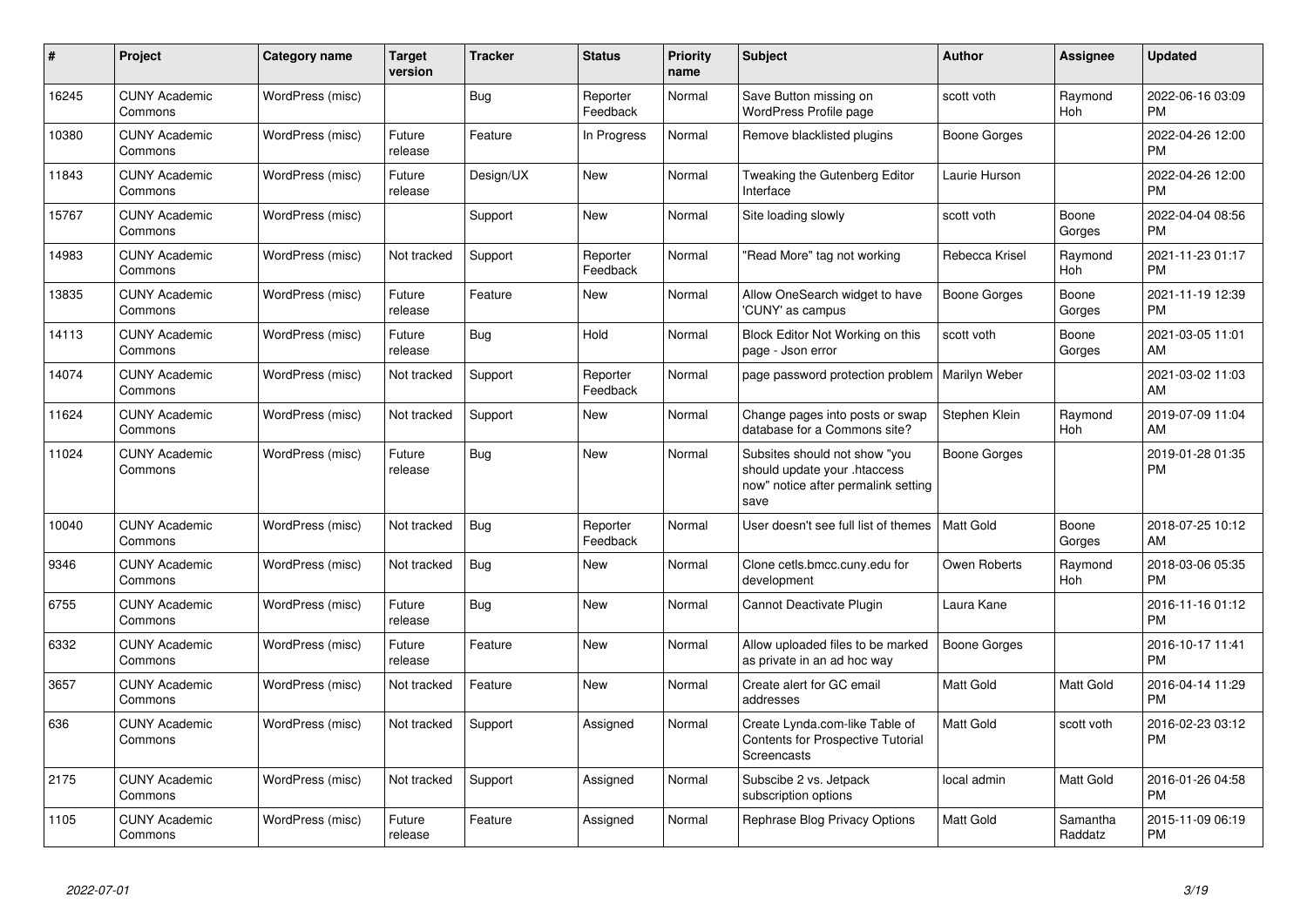| $\pmb{\#}$ | Project                         | Category name           | <b>Target</b><br>version | <b>Tracker</b> | <b>Status</b>        | <b>Priority</b><br>name | <b>Subject</b>                                                                                  | <b>Author</b>           | Assignee            | <b>Updated</b>                |
|------------|---------------------------------|-------------------------|--------------------------|----------------|----------------------|-------------------------|-------------------------------------------------------------------------------------------------|-------------------------|---------------------|-------------------------------|
| 365        | <b>CUNY Academic</b><br>Commons | WordPress (misc)        | Future<br>release        | Feature        | Assigned             | Normal                  | <b>Create Mouseover Tooltips</b><br>throughout Site                                             | <b>Matt Gold</b>        | Chris Stein         | 2015-11-09 06:18<br><b>PM</b> |
| 287        | <b>CUNY Academic</b><br>Commons | WordPress (misc)        | Future<br>release        | Feature        | Assigned             | Normal                  | Create troubleshooting tool for<br>account sign-up                                              | <b>Matt Gold</b>        | Boone<br>Gorges     | 2015-11-09 06:17<br><b>PM</b> |
| 4388       | <b>CUNY Academic</b><br>Commons | WordPress (misc)        | Future<br>release        | Bug            | Assigned             | Normal                  | Repeated request for<br>authentication.                                                         | Alice.Lynn<br>McMichael | Raymond<br>Hoh      | 2015-08-11 07:35<br><b>PM</b> |
| 3759       | <b>CUNY Academic</b><br>Commons | WordPress (misc)        | Future<br>release        | Feature        | Assigned             | Normal                  | Review Interface for Adding Users<br>to Blogs                                                   | Matt Gold               | Boone<br>Gorges     | 2015-03-24 05:52<br><b>PM</b> |
| 2167       | <b>CUNY Academic</b><br>Commons | WordPress (misc)        | Future<br>release        | <b>Bug</b>     | Assigned             | Normal                  | <b>CAC-Livestream Plugin Issues</b>                                                             | Michael Smith           | Dominic<br>Giglio   | 2015-01-02 03:06<br><b>PM</b> |
| 1508       | <b>CUNY Academic</b><br>Commons | WordPress (misc)        | Future<br>release        | Feature        | Assigned             | Normal                  | Share login cookies across<br>mapped domains                                                    | Boone Gorges            | Boone<br>Gorges     | 2012-07-02 12:12<br><b>PM</b> |
| 14483      | <b>CUNY Academic</b><br>Commons | WordPress - Media       | Not tracked              | Bug            | Reporter<br>Feedback | Normal                  | Wordpress PDF Embed Stopped<br>Working after JITP Media Clone                                   | Patrick DeDauw          | Boone<br>Gorges     | 2021-05-20 01:51<br><b>PM</b> |
| 11386      | <b>CUNY Academic</b><br>Commons | WordPress - Media       | Not tracked              | Support        | Reporter<br>Feedback | Normal                  | disappearing images                                                                             | scott voth              | Boone<br>Gorges     | 2019-05-14 10:32<br>AM        |
| 11449      | <b>CUNY Academic</b><br>Commons | WordPress - Media       | Not tracked              | Support        | Reporter<br>Feedback | Normal                  | Cloning Media Library for JITP<br>from Staging to Production Site                               | <b>Patrick DeDauw</b>   | Boone<br>Gorges     | 2019-05-13 12:00<br><b>PM</b> |
| 9941       | <b>CUNY Academic</b><br>Commons | Wiki                    | Not tracked              | Support        | Assigned             | Normal                  | Wiki functionality                                                                              | <b>Matt Gold</b>        | Boone<br>Gorges     | 2018-06-26 10:57<br>AM        |
| 8675       | <b>CUNY Academic</b><br>Commons | User Onboarding         | Future<br>release        | Bug            | Reporter<br>Feedback | Low                     | Add new User search screen calls<br>for the input of email address but<br>doesn't work with one | Paul Hebert             | Boone<br>Gorges     | 2017-10-11 11:17<br>AM        |
| 5316       | <b>CUNY Academic</b><br>Commons | User Experience         | Future<br>release        | Feature        | Assigned             | Normal                  | Prompt user email address<br>updates                                                            | <b>Matt Gold</b>        | Stephen Real        | 2016-12-21 03:30<br><b>PM</b> |
| 6298       | <b>CUNY Academic</b><br>Commons | User Experience         | Not tracked              | Design/UX      | Assigned             | Normal                  | Examine data from survey                                                                        | <b>Matt Gold</b>        | Margaret<br>Galvan  | 2016-10-14 12:16<br><b>PM</b> |
| 3473       | <b>CUNY Academic</b><br>Commons | User Experience         | Future<br>release        | Feature        | Assigned             | Normal                  | Commons profile: Add help info<br>about "Positions" replacing "title"                           | Keith Miyake            | Samantha<br>Raddatz | 2015-11-09 02:28<br><b>PM</b> |
| 4661       | <b>CUNY Academic</b><br>Commons | <b>User Experience</b>  | Future<br>release        | Bug            | Assigned             | Normal                  | Simplify Events text                                                                            | Matt Gold               | Samantha<br>Raddatz | 2015-10-02 09:06<br><b>PM</b> |
| 4222       | <b>CUNY Academic</b><br>Commons | <b>User Experience</b>  | Future<br>release        | Design/UX      | <b>New</b>           | Normal                  | Add information to 'Delete<br>Account' page                                                     | Samantha Raddatz        | scott voth          | 2015-06-26 11:35<br>AM        |
| 3090       | <b>CUNY Academic</b><br>Commons | Twitter page            | Future<br>release        | Feature        | Assigned             | Normal                  | Prevent Retweets from showing<br>up on Commons twitter page                                     | <b>Matt Gold</b>        | <b>Tahir Butt</b>   | 2016-10-24 11:31<br>AM        |
| 8666       | <b>CUNY Academic</b><br>Commons | Teaching                | Not tracked              | Documentation  | Assigned             | Normal                  | Create Teaching on the Commons<br>Resource Page                                                 | Matt Gold               | Laurie Hurson       | 2019-09-23 03:16<br><b>PM</b> |
| 6426       | <b>CUNY Academic</b><br>Commons | Spam/Spam<br>Prevention | Future<br>release        | Feature        | Assigned             | Normal                  | Force captcha on all comments?                                                                  | <b>Matt Gold</b>        | Tahir Butt          | 2016-10-24 02:06<br><b>PM</b> |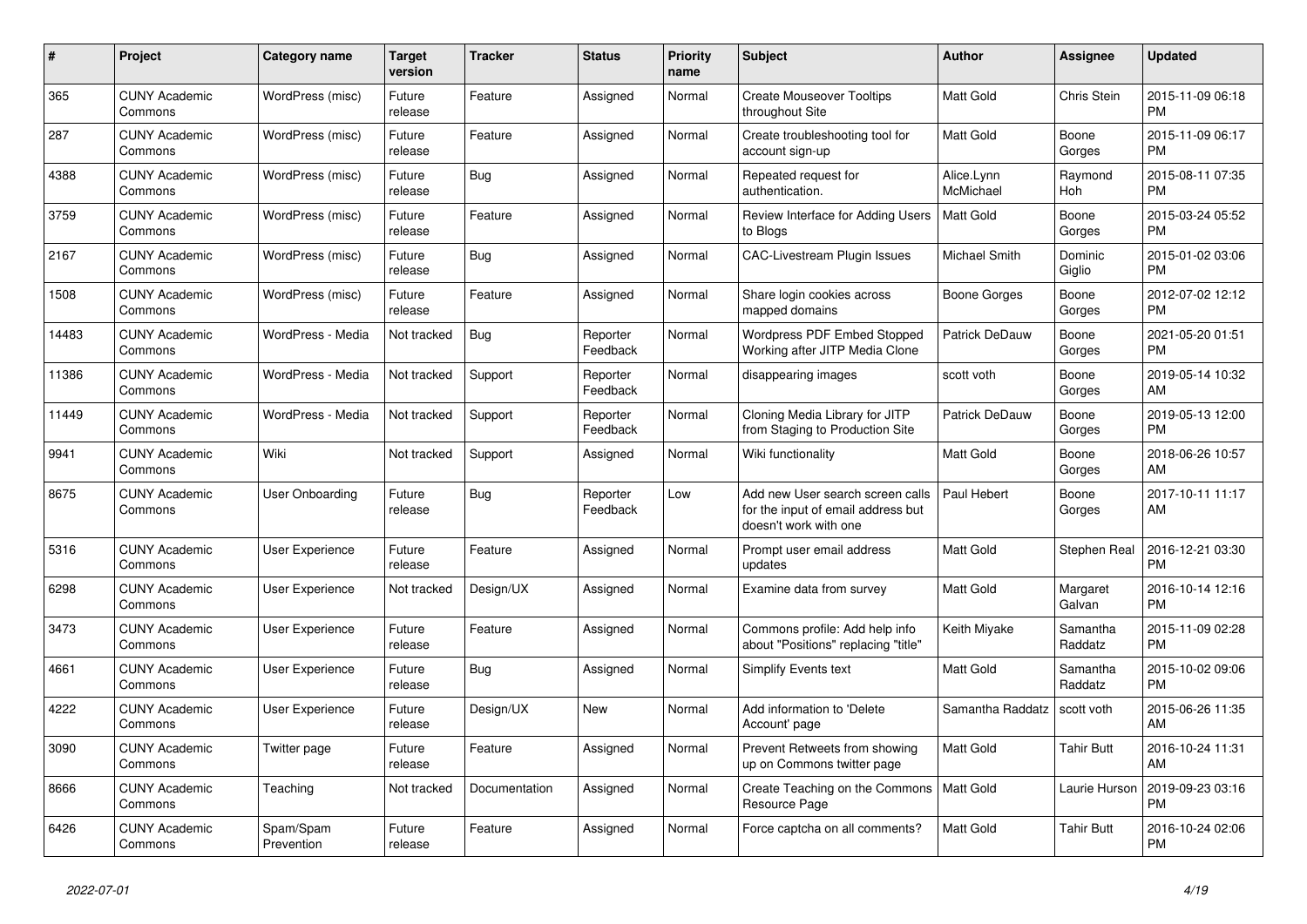| #     | Project                         | <b>Category name</b>     | <b>Target</b><br>version | <b>Tracker</b> | <b>Status</b>        | <b>Priority</b><br>name | Subject                                                                                                                                               | Author                  | <b>Assignee</b>     | <b>Updated</b>                |
|-------|---------------------------------|--------------------------|--------------------------|----------------|----------------------|-------------------------|-------------------------------------------------------------------------------------------------------------------------------------------------------|-------------------------|---------------------|-------------------------------|
| 13975 | <b>CUNY Academic</b><br>Commons | Social Paper             | Not tracked              | Support        | Reporter<br>Feedback | Normal                  | can't approve comments on Social<br>Paper paper                                                                                                       | Marilyn Weber           |                     | 2021-02-12 09:33<br>AM        |
| 5050  | <b>CUNY Academic</b><br>Commons | Social Paper             | Future<br>release        | Feature        | New                  | Low                     | Making comments visible in SP<br>editing mode (SP suggestion #1)                                                                                      | Marilyn Weber           | Samantha<br>Raddatz | 2019-09-17 11:10<br><b>PM</b> |
| 7981  | <b>CUNY Academic</b><br>Commons | Social Paper             | Future<br>release        | Bug            | <b>New</b>           | Normal                  | Social Paper comments should<br>not go to spam                                                                                                        | Luke Waltzer            | Boone<br>Gorges     | 2018-04-16 03:52<br><b>PM</b> |
| 7663  | <b>CUNY Academic</b><br>Commons | Social Paper             | Future<br>release        | Bug            | <b>New</b>           | Normal                  | Social Paper notifications not<br>formatted correctly on secondary<br>sites                                                                           | Boone Gorges            | Boone<br>Gorges     | 2018-04-16 03:52<br><b>PM</b> |
| 8898  | <b>CUNY Academic</b><br>Commons | Social Paper             | Not tracked              | Feature        | Assigned             | Normal                  | Usage data on docs and social<br>paper                                                                                                                | Matt Gold               | Matt Gold           | 2017-11-16 11:32<br>AM        |
| 5199  | <b>CUNY Academic</b><br>Commons | Social Paper             | Future<br>release        | Feature        | <b>New</b>           | Normal                  | add tables to the SP editor                                                                                                                           | Marilyn Weber           |                     | 2016-10-24 11:27<br>AM        |
| 5182  | <b>CUNY Academic</b><br>Commons | Social Paper             | Future<br>release        | Design/UX      | New                  | Normal                  | "Publishing" a private paper on<br>social paper?                                                                                                      | Raffi<br>Khatchadourian | Boone<br>Gorges     | 2016-10-13 04:12<br><b>PM</b> |
| 5489  | <b>CUNY Academic</b><br>Commons | Social Paper             | Future<br>release        | Feature        | <b>New</b>           | Normal                  | Asc/desc sorting for Social Paper<br>directories                                                                                                      | Boone Gorges            |                     | 2016-04-21 10:06<br><b>PM</b> |
| 5488  | <b>CUNY Academic</b><br>Commons | Social Paper             | Future<br>release        | Bug            | <b>New</b>           | Normal                  | Add a "last edited by" field to<br>Social Paper group directories                                                                                     | <b>Boone Gorges</b>     |                     | 2016-04-21 10:05<br><b>PM</b> |
| 5053  | <b>CUNY Academic</b><br>Commons | Social Paper             | Future<br>release        | Feature        | New                  | Low                     | Scrollable menu to add readers<br>(SP suggestion #4)                                                                                                  | Marilyn Weber           | Samantha<br>Raddatz | 2016-04-21 05:21<br><b>PM</b> |
| 5397  | <b>CUNY Academic</b><br>Commons | Social Paper             | Future<br>release        | Feature        | <b>New</b>           | Normal                  | frustrating to have to<br>enable/disable in SP                                                                                                        | Marilyn Weber           | Samantha<br>Raddatz | 2016-04-20 03:39<br><b>PM</b> |
| 5282  | <b>CUNY Academic</b><br>Commons | Social Paper             | Future<br>release        | Bug            | <b>New</b>           | Normal                  | Replying via email directs to paper<br>but not individual comment.                                                                                    | Marilyn Weber           | Raymond<br>Hoh      | 2016-03-02 01:48<br><b>PM</b> |
| 5205  | <b>CUNY Academic</b><br>Commons | Social Paper             | Future<br>release        | Feature        | <b>New</b>           | Normal                  | Social Paper folders                                                                                                                                  | Marilyn Weber           |                     | 2016-02-11 10:24<br><b>PM</b> |
| 5058  | <b>CUNY Academic</b><br>Commons | Social Paper             | Future<br>release        | Feature        | New                  | Low                     | Can there be a clearer signal that<br>even when comments have<br>already been made you add<br>comments by clicking on the side?<br>(SP suggestion #5) | Marilyn Weber           | Samantha<br>Raddatz | 2016-02-11 10:24<br><b>PM</b> |
| 5052  | <b>CUNY Academic</b><br>Commons | Social Paper             | Future<br>release        | Feature        | New                  | Low                     | Sentence by sentence or line by<br>line comments (SP suggestion #3)                                                                                   | <b>Marilyn Weber</b>    | Boone<br>Gorges     | 2016-02-11 10:24<br><b>PM</b> |
| 5183  | <b>CUNY Academic</b><br>Commons | Social Paper             | Future<br>release        | Design/UX      | New                  | Normal                  | Creating a new paper when<br>viewing an existing paper                                                                                                | Raffi<br>Khatchadourian | Samantha<br>Raddatz | 2016-02-02 12:09<br>PM.       |
| 13331 | <b>CUNY Academic</b><br>Commons | Site cloning             | Future<br>release        | <b>Bug</b>     | New                  | Normal                  | Combine Site Template and Clone   Boone Gorges<br>operations                                                                                          |                         | Jeremy Felt         | 2021-11-19 12:39<br><b>PM</b> |
| 13048 | <b>CUNY Academic</b><br>Commons | Shortcodes and<br>embeds | Future<br>release        | Feature        | New                  | Normal                  | Jupyter Notebooks support                                                                                                                             | Boone Gorges            |                     | 2020-07-14 11:46<br>AM        |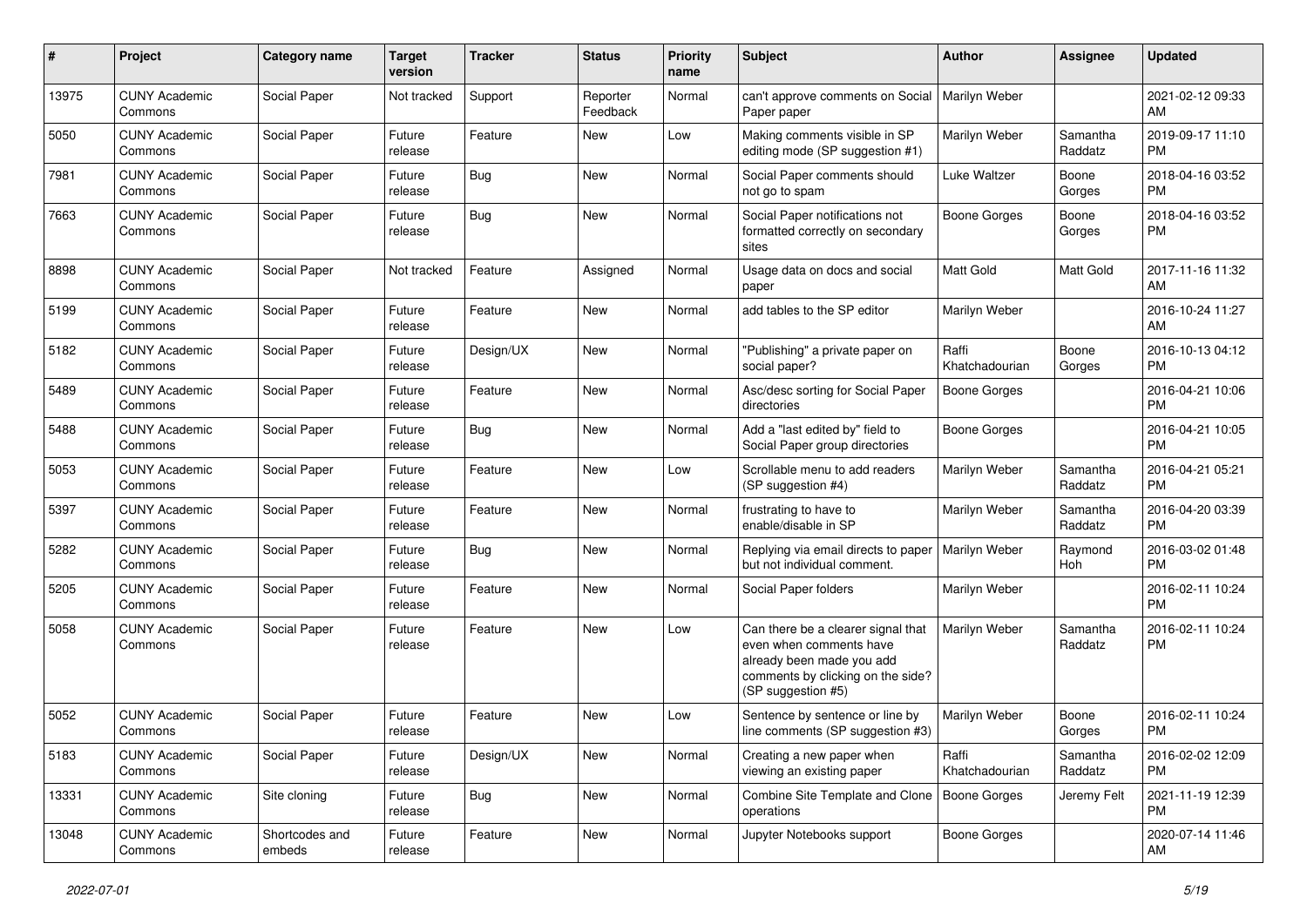| $\#$  | Project                         | <b>Category name</b> | <b>Target</b><br>version | <b>Tracker</b> | <b>Status</b>        | <b>Priority</b><br>name | <b>Subject</b>                                                           | <b>Author</b>    | Assignee            | <b>Updated</b>                |
|-------|---------------------------------|----------------------|--------------------------|----------------|----------------------|-------------------------|--------------------------------------------------------------------------|------------------|---------------------|-------------------------------|
| 9729  | <b>CUNY Academic</b><br>Commons | <b>SEO</b>           | Not tracked              | Support        | New                  | Normal                  | 503 Errors showing on<br>newlaborforum.cuny.edu                          | Diane Krauthamer | Raymond<br>Hoh      | 2018-05-22 04:48<br><b>PM</b> |
| 3662  | <b>CUNY Academic</b><br>Commons | <b>SEO</b>           | Future<br>release        | Feature        | Assigned             | Normal                  | Duplicate Content/SEO/Google<br>issues                                   | <b>Matt Gold</b> | Raymond<br>Hoh      | 2015-04-13 04:37<br><b>PM</b> |
| 3002  | <b>CUNY Academic</b><br>Commons | Search               | Future<br>release        | Feature        | Assigned             | Normal                  | Overhaul CAC search by using<br>external search appliance                | Boone Gorges     | Boone<br>Gorges     | 2020-07-15 03:05<br><b>PM</b> |
| 16177 | <b>CUNY Academic</b><br>Commons | Reply By Email       |                          | Bug            | <b>New</b>           | Normal                  | Switch to Inbound mode for RBE                                           | Raymond Hoh      | Raymond<br>Hoh      | 2022-05-30 04:32<br><b>PM</b> |
| 13430 | <b>CUNY Academic</b><br>Commons | Reply By Email       | Not tracked              | <b>Bug</b>     | <b>New</b>           | Normal                  | Delay in RBE                                                             | Luke Waltzer     | Raymond<br>Hoh      | 2020-10-13 11:16<br>AM        |
| 8991  | <b>CUNY Academic</b><br>Commons | Reply By Email       | Not tracked              | Bug            | Hold                 | Normal                  | RBE duplicate email message<br>issue                                     | <b>Matt Gold</b> | Raymond<br>Hoh      | 2018-02-18 08:53<br><b>PM</b> |
| 8976  | <b>CUNY Academic</b><br>Commons | Reply By Email       | Not tracked              | Feature        | Assigned             | Normal                  | Package RBE new topics posting?                                          | <b>Matt Gold</b> | Raymond<br>Hoh      | 2017-12-04 02:34<br><b>PM</b> |
| 6671  | <b>CUNY Academic</b><br>Commons | Reply By Email       | Not tracked              | Bug            | Assigned             | Normal                  | "Post too often" RBE error<br>message                                    | <b>Matt Gold</b> | Raymond<br>Hoh      | 2016-11-11 09:55<br>AM        |
| 3369  | <b>CUNY Academic</b><br>Commons | Reply By Email       | Not tracked              | Outreach       | Hold                 | Normal                  | Release reply by email to WP<br>plugin directory                         | <b>Matt Gold</b> | Raymond<br>Hoh      | 2016-03-01 12:46<br><b>PM</b> |
| 11860 | <b>CUNY Academic</b><br>Commons | Registration         | Future<br>release        | Feature        | <b>New</b>           | Normal                  | <b>Ensure Students Are Aware They</b><br>Can Use Aliases At Registration | scott voth       |                     | 2019-09-24 08:46<br>AM        |
| 10273 | <b>CUNY Academic</b><br>Commons | Registration         | Not tracked              | Support        | Reporter<br>Feedback | Normal                  | users combining CF and campus<br>address                                 | Marilyn Weber    |                     | 2019-09-18 10:58<br>AM        |
| 5225  | <b>CUNY Academic</b><br>Commons | Registration         | Future<br>release        | Feature        | Assigned             | Normal                  | On-boarding Issues                                                       | Luke Waltzer     | Samantha<br>Raddatz | 2016-02-12 02:58<br><b>PM</b> |
| 308   | <b>CUNY Academic</b><br>Commons | Registration         | Future<br>release        | Feature        | <b>New</b>           | Normal                  | Group recommendations for<br>signup process                              | Boone Gorges     | Samantha<br>Raddatz | 2015-11-09 05:07<br><b>PM</b> |
| 370   | <b>CUNY Academic</b><br>Commons | Registration         | Future<br>release        | Feature        | Assigned             | High                    | <b>Guest Accounts</b>                                                    | Matt Gold        | Matt Gold           | 2015-04-09 09:33<br><b>PM</b> |
| 3615  | <b>CUNY Academic</b><br>Commons | Redmine              | Not tracked              | Feature        | New                  | Low                     | Create Redmine issues via email                                          | Dominic Giglio   | Boone<br>Gorges     | 2017-11-16 11:36<br>AM        |
| 940   | <b>CUNY Academic</b><br>Commons | Redmine              | Future<br>release        | Feature        | Assigned             | Low                     | Communication with users after<br>releases                               | Matt Gold        | Dominic<br>Giglio   | 2012-09-09 04:36<br><b>PM</b> |
| 11945 | <b>CUNY Academic</b><br>Commons | Reckoning            | Future<br>release        | Feature        | Reporter<br>Feedback | Normal                  | Add Comments bubble to<br>Reckoning views                                | Boone Gorges     | Boone<br>Gorges     | 2019-11-12 05:14<br><b>PM</b> |
| 12247 | <b>CUNY Academic</b><br>Commons | Publicity            | Not tracked              | Support        | New                  | Normal                  | <b>Screenshot of First Commons</b><br>Homepage                           | scott voth       | scott voth          | 2020-01-14 12:08<br><b>PM</b> |
| 9643  | <b>CUNY Academic</b><br>Commons | Publicity            | Not tracked              | Feature        | <b>New</b>           | Normal                  | Create a page on the Commons<br>for logos etc.                           | Stephen Real     | Stephen Real        | 2018-04-24 10:53<br>AM        |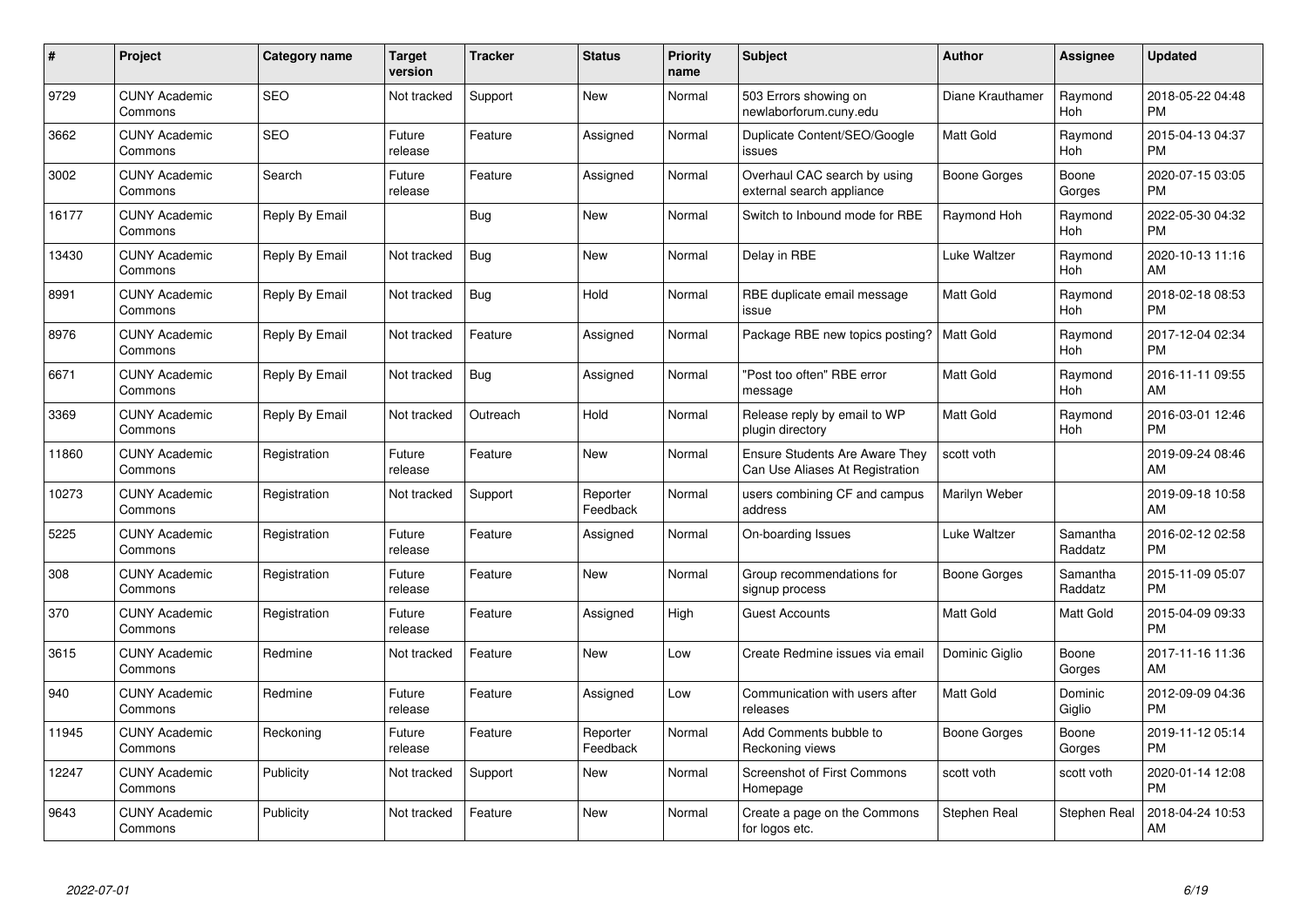| $\#$  | Project                         | <b>Category name</b>    | Target<br>version | <b>Tracker</b> | <b>Status</b>        | Priority<br>name | <b>Subject</b>                                                                | <b>Author</b>       | <b>Assignee</b>     | <b>Updated</b>                |
|-------|---------------------------------|-------------------------|-------------------|----------------|----------------------|------------------|-------------------------------------------------------------------------------|---------------------|---------------------|-------------------------------|
| 6115  | <b>CUNY Academic</b><br>Commons | Publicity               | Not tracked       | Feature        | Assigned             | Normal           | create digital signage for GC                                                 | <b>Matt Gold</b>    | scott voth          | 2016-10-11 10:09<br><b>PM</b> |
| 6014  | <b>CUNY Academic</b><br>Commons | Publicity               | Future<br>release | Publicity      | Reporter<br>Feedback | Normal           | Google search listing                                                         | <b>Matt Gold</b>    | Boone<br>Gorges     | 2016-09-21 03:48<br><b>PM</b> |
| 3510  | <b>CUNY Academic</b><br>Commons | Publicity               | 1.7               | Publicity      | Assigned             | Normal           | Post on the News Blog re: 'My<br>Commons'                                     | Micki Kaufman       | Sarah<br>Morgano    | 2014-10-15 11:18<br>AM        |
| 3511  | <b>CUNY Academic</b><br>Commons | Publicity               | 1.7               | Publicity      | Assigned             | Normal           | Social media for 1.7                                                          | Micki Kaufman       | Sarah<br>Morgano    | 2014-10-14 03:32<br><b>PM</b> |
| 3509  | <b>CUNY Academic</b><br>Commons | Publicity               | 1.7               | Publicity      | <b>New</b>           | Normal           | Create 1.7 digital signage imagery                                            | Micki Kaufman       | Marilyn<br>Weber    | 2014-10-01 12:40<br><b>PM</b> |
| 3506  | <b>CUNY Academic</b><br>Commons | Publicity               | 1.7               | Publicity      | <b>New</b>           | Normal           | Prepare 1.7 email messaging                                                   | Micki Kaufman       | Micki<br>Kaufman    | 2014-10-01 12:36<br><b>PM</b> |
| 14184 | <b>CUNY Academic</b><br>Commons | <b>Public Portfolio</b> | Future<br>release | Feature        | New                  | Normal           | Centralized mechanism for storing<br>Campus affiliations                      | <b>Boone Gorges</b> | Boone<br>Gorges     | 2022-01-04 11:35<br>AM        |
| 10354 | <b>CUNY Academic</b><br>Commons | <b>Public Portfolio</b> | Future<br>release | Feature        | New                  | Normal           | Opt out of Having a Profile Page                                              | scott voth          | Chris Stein         | 2020-05-12 10:43<br>AM        |
| 11496 | <b>CUNY Academic</b><br>Commons | <b>Public Portfolio</b> | 1.15.2            | Support        | <b>New</b>           | Normal           | Replace Twitter Icon on Member<br>Portfolio page                              | scott voth          | Boone<br>Gorges     | 2019-06-06 01:03<br><b>PM</b> |
| 3768  | <b>CUNY Academic</b><br>Commons | <b>Public Portfolio</b> | Future<br>release | Feature        | Assigned             | Normal           | Institutions/Past positions on<br>public portfolios                           | <b>Matt Gold</b>    | Boone<br>Gorges     | 2018-04-23 10:44<br>AM        |
| 2881  | <b>CUNY Academic</b><br>Commons | <b>Public Portfolio</b> | Future<br>release | Feature        | Assigned             | Normal           | Redesign the UX for Profiles                                                  | Chris Stein         | Chris Stein         | 2016-10-13 12:45<br><b>PM</b> |
| 5827  | <b>CUNY Academic</b><br>Commons | <b>Public Portfolio</b> | Future<br>release | <b>Bug</b>     | Assigned             | Normal           | Academic Interests square bracket<br>links not working                        | scott voth          | Chris Stein         | 2016-08-11 11:59<br><b>PM</b> |
| 2013  | <b>CUNY Academic</b><br>Commons | <b>Public Portfolio</b> | Future<br>release | Feature        | Assigned             | Low              | Have Profile Privacy Options show   Matt Gold<br>up only for filled-in fields |                     | Boone<br>Gorges     | 2015-11-09 06:09<br><b>PM</b> |
| 4622  | <b>CUNY Academic</b><br>Commons | <b>Public Portfolio</b> | Future<br>release | Design/UX      | <b>New</b>           | Normal           | <b>Profile Visibility Settings</b>                                            | Samantha Raddatz    | Samantha<br>Raddatz | 2015-09-21 12:18<br><b>PM</b> |
| 4404  | <b>CUNY Academic</b><br>Commons | <b>Public Portfolio</b> | Future<br>release | Design/UX      | Assigned             | Normal           | Change color of permissions info<br>on portfolio editing interface            | Matt Gold           | Samantha<br>Raddatz | 2015-08-11 05:28<br><b>PM</b> |
| 4253  | <b>CUNY Academic</b><br>Commons | <b>Public Portfolio</b> | Future<br>release | Design/UX      | New                  | Normal           | Encourage users to add portfolio<br>content                                   | Samantha Raddatz    | Samantha<br>Raddatz | 2015-07-07 11:32<br>AM        |
| 3770  | <b>CUNY Academic</b><br>Commons | <b>Public Portfolio</b> | Future<br>release | Feature        | Assigned             | Normal           | Improve Layout/Formatting of<br>Positions Area on Public Portfolios           | Matt Gold           | <b>Chris Stein</b>  | 2015-04-01 09:17<br><b>PM</b> |
| 3042  | <b>CUNY Academic</b><br>Commons | <b>Public Portfolio</b> | Future<br>release | Feature        | Assigned             | Normal           | Browsing member interests                                                     | Matt Gold           | Boone<br>Gorges     | 2015-03-21 09:04<br><b>PM</b> |
| 2832  | <b>CUNY Academic</b><br>Commons | Public Portfolio        | Future<br>release | Feature        | Assigned             | Normal           | Improve interface for (not)<br>auto-linking profile fields                    | Boone Gorges        | Chris Stein         | 2015-01-05 08:52<br><b>PM</b> |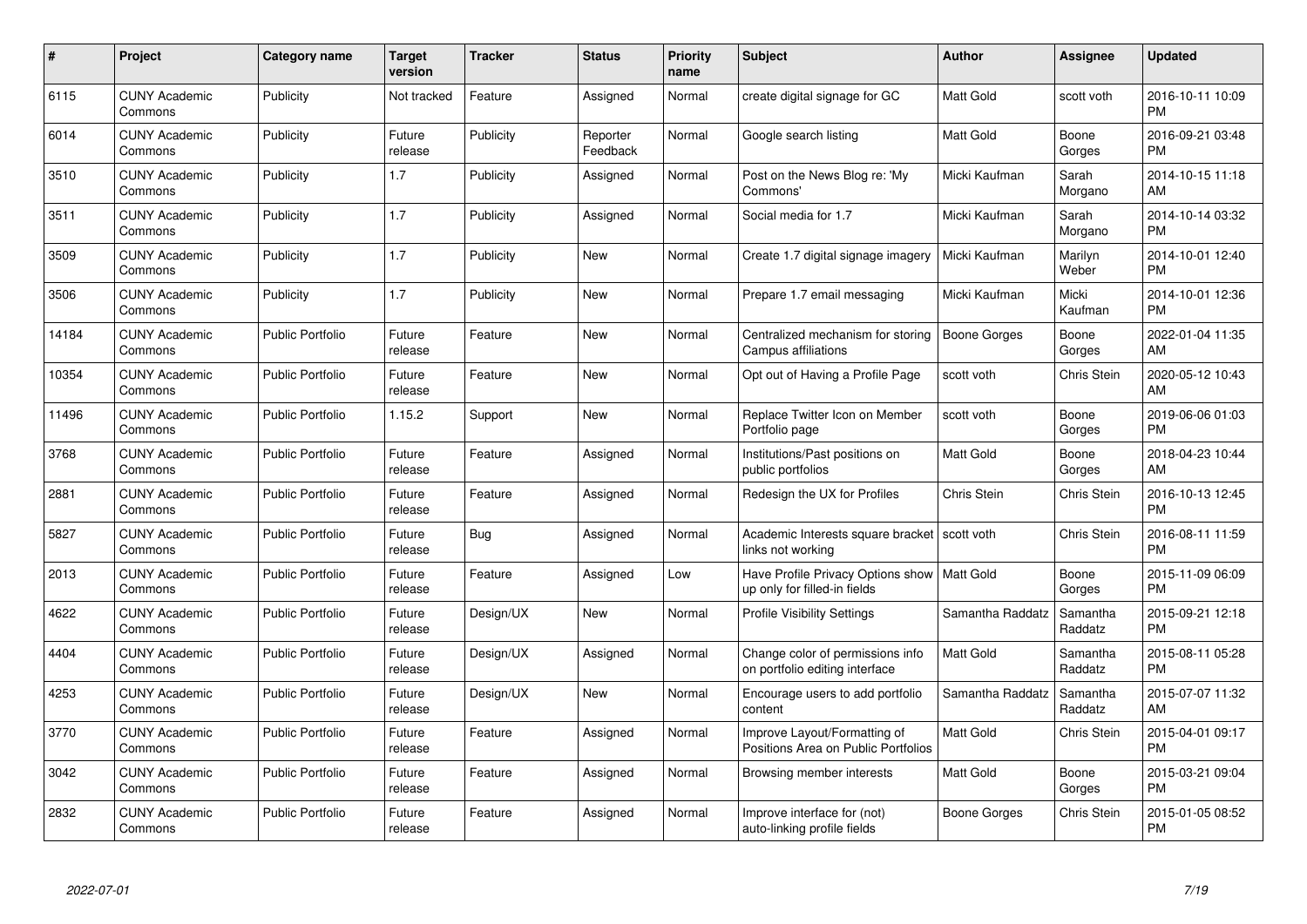| #     | <b>Project</b>                  | Category name           | <b>Target</b><br>version | <b>Tracker</b> | <b>Status</b>        | <b>Priority</b><br>name | <b>Subject</b>                                                                             | <b>Author</b>           | Assignee         | <b>Updated</b>                |
|-------|---------------------------------|-------------------------|--------------------------|----------------|----------------------|-------------------------|--------------------------------------------------------------------------------------------|-------------------------|------------------|-------------------------------|
| 2753  | <b>CUNY Academic</b><br>Commons | <b>Public Portfolio</b> | Future<br>release        | Feature        | <b>New</b>           | Normal                  | Create actual actual tagification in<br>academic interests and other<br>fields             | Micki Kaufman           | Boone<br>Gorges  | 2015-01-05 08:52<br><b>PM</b> |
| 3220  | <b>CUNY Academic</b><br>Commons | <b>Public Portfolio</b> | Future<br>release        | Feature        | Assigned             | Normal                  | Add indent/outdent option to<br>Formatting Buttons on Profile<br>Page                      | <b>Matt Gold</b>        | Boone<br>Gorges  | 2014-05-21 10:39<br><b>PM</b> |
| 3048  | <b>CUNY Academic</b><br>Commons | <b>Public Portfolio</b> | Future<br>release        | Feature        | New                  | Low                     | Images for rich text profile fields                                                        | Boone Gorges            | Boone<br>Gorges  | 2014-02-19 12:56<br><b>PM</b> |
| 14787 | <b>CUNY Academic</b><br>Commons | <b>Plugin Packages</b>  | Future<br>release        | Feature        | <b>New</b>           | Normal                  | Creating a "Design" plugin<br>package                                                      | Laurie Hurson           | scott voth       | 2022-04-27 04:56<br><b>PM</b> |
| 15242 | <b>CUNY Academic</b><br>Commons | Performance             | Not tracked              | <b>Bug</b>     | Reporter<br>Feedback | Normal                  | Slugist site                                                                               | Raffi<br>Khatchadourian | Boone<br>Gorges  | 2022-02-07 11:14<br>AM        |
| 14908 | <b>CUNY Academic</b><br>Commons | Performance             |                          | <b>Bug</b>     | New                  | Normal                  | Stale object cache on cdev                                                                 | Raymond Hoh             | Boone<br>Gorges  | 2021-12-07 09:45<br>AM        |
| 10794 | <b>CUNY Academic</b><br>Commons | Performance             | Not tracked              | <b>Bug</b>     | <b>New</b>           | Normal                  | Memcached connection<br>occasionally breaks                                                | Boone Gorges            | Boone<br>Gorges  | 2018-12-06 03:30<br><b>PM</b> |
| 5955  | <b>CUNY Academic</b><br>Commons | Outreach                | Future<br>release        | Feature        | Assigned             | Normal                  | Create auto-newsletter for<br>commons members                                              | <b>Matt Gold</b>        | Luke Waltzer     | 2016-08-30 10:34<br>AM        |
| 9028  | <b>CUNY Academic</b><br>Commons | Onboarding              | Future<br>release        | Feature        | Assigned             | Normal                  | suggest groups to new members<br>during the registration process                           | <b>Matt Gold</b>        | Chris Stein      | 2018-10-24 12:34<br><b>PM</b> |
| 9895  | <b>CUNY Academic</b><br>Commons | Onboarding              | Future<br>release        | Feature        | Assigned             | Normal                  | Add "Accept Invitation"<br>link/button/function to Group<br>and/or Site invitation emails? | Luke Waltzer            | Boone<br>Gorges  | 2018-06-07 12:42<br><b>PM</b> |
| 8440  | <b>CUNY Academic</b><br>Commons | Onboarding              | Not tracked              | Bug            | <b>New</b>           | Normal                  | Create Test Email Accounts for<br><b>Onboarding Project</b>                                | Stephen Real            | Stephen Real     | 2017-08-01 09:49<br><b>PM</b> |
| 3517  | <b>CUNY Academic</b><br>Commons | My Commons              | Future<br>release        | Feature        | Assigned             | Normal                  | Mute/Unmute My Commons<br>updates                                                          | Matt Gold               | Raymond<br>Hoh   | 2015-11-09 01:19<br><b>PM</b> |
| 3565  | <b>CUNY Academic</b><br>Commons | My Commons              | Not tracked              | Documentation  | New                  | Normal                  | Load Newest inconsistencies                                                                | Chris Stein             | scott voth       | 2015-11-09 01:16<br><b>PM</b> |
| 4535  | <b>CUNY Academic</b><br>Commons | My Commons              | Future<br>release        | Bug            | New                  | Low                     | My Commons filter issue                                                                    | scott voth              | Raymond<br>Hoh   | 2015-09-01 11:17<br>AM        |
| 3536  | <b>CUNY Academic</b><br>Commons | My Commons              | Future<br>release        | Feature        | Assigned             | Normal                  | Infinite Scroll on My Commons<br>page                                                      | Matt Gold               | Raymond<br>Hoh   | 2015-04-13 04:42<br><b>PM</b> |
| 3577  | <b>CUNY Academic</b><br>Commons | My Commons              | Future<br>release        | Design/UX      | Assigned             | Normal                  | Replies to items in My Commons                                                             | <b>Matt Gold</b>        | Raymond<br>Hoh   | 2015-04-09 05:19<br><b>PM</b> |
| 3330  | <b>CUNY Academic</b><br>Commons | My Commons              | Future<br>release        | Feature        | Assigned             | Normal                  | "Commons Information" tool                                                                 | Boone Gorges            | Chris Stein      | 2014-09-22 08:46<br><b>PM</b> |
| 12382 | <b>CUNY Academic</b><br>Commons | Membership              | Not tracked              | Support        | <b>New</b>           | Normal                  | Email request change                                                                       | Marilyn Weber           | Marilyn<br>Weber | 2020-02-06 12:56<br><b>PM</b> |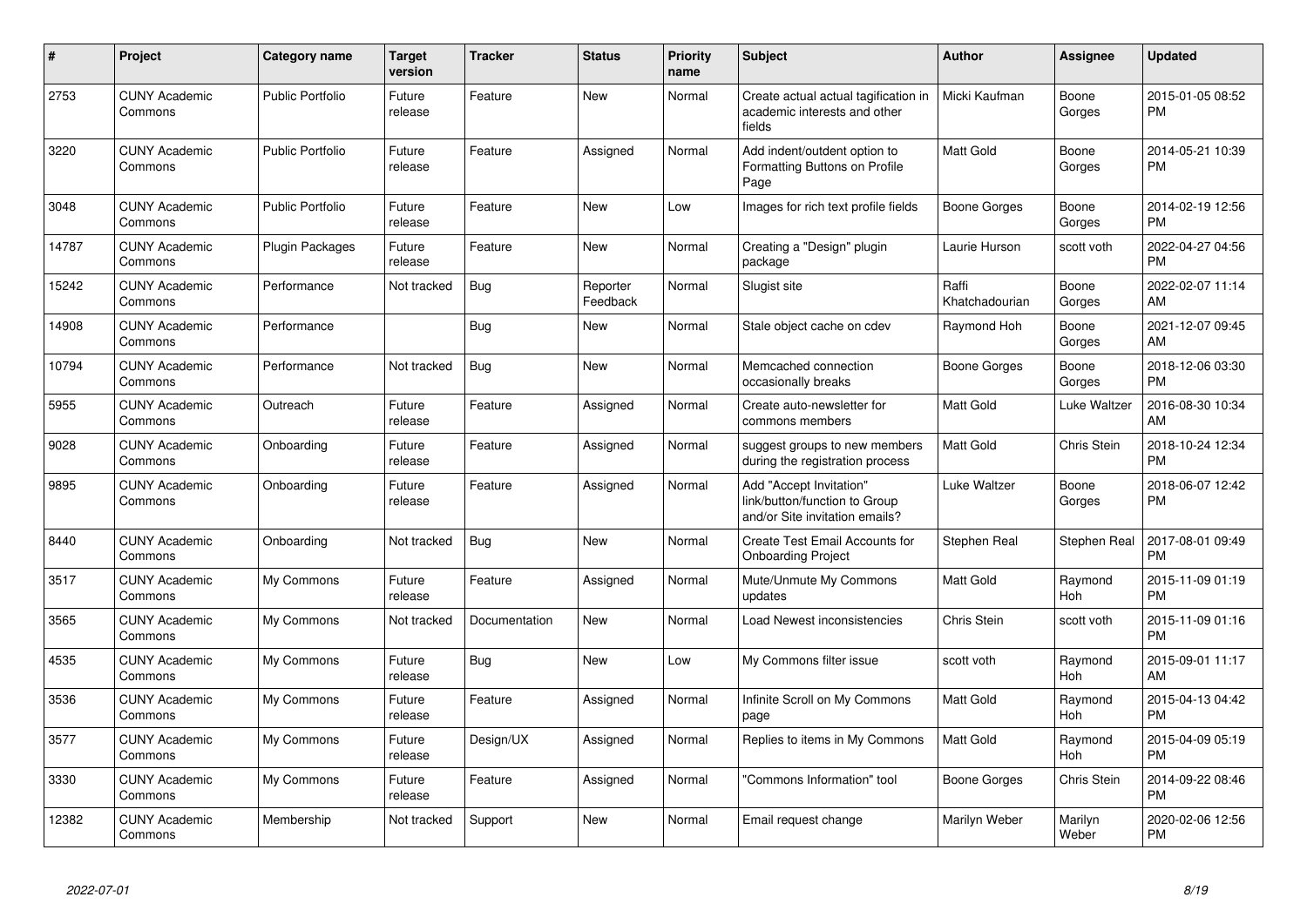| #     | Project                         | <b>Category name</b>           | <b>Target</b><br>version | <b>Tracker</b> | <b>Status</b>        | Priority<br>name | <b>Subject</b>                                                                             | Author              | <b>Assignee</b>     | <b>Updated</b>                |
|-------|---------------------------------|--------------------------------|--------------------------|----------------|----------------------|------------------|--------------------------------------------------------------------------------------------|---------------------|---------------------|-------------------------------|
| 5234  | <b>CUNY Academic</b><br>Commons | Membership                     | Future<br>release        | Feature        | Assigned             | Normal           | Write Unconfirmed patch for WP                                                             | <b>Boone Gorges</b> | Boone<br>Gorges     | 2016-10-24 11:18<br>AM        |
| 13891 | <b>CUNY Academic</b><br>Commons | Internal Tools and<br>Workflow | 2.1.0                    | Feature        | New                  | Normal           | Migrate automated linting to<br>GitHub Actions                                             | <b>Boone Gorges</b> | Jeremy Felt         | 2022-06-29 11:13<br>AM        |
| 15194 | <b>CUNY Academic</b><br>Commons | Internal Tools and<br>Workflow | 2.1.0                    | Feature        | New                  | Normal           | PHPCS sniff for un-restored<br>switch_to_blog() calls                                      | <b>Boone Gorges</b> | Jeremy Felt         | 2022-05-26 10:45<br>AM        |
| 3230  | <b>CUNY Academic</b><br>Commons | Internal Tools and<br>Workflow | Not tracked              | Feature        | Assigned             | High             | Scripts for quicker<br>provisioning/updating of<br>development environments                | Boone Gorges        | Boone<br>Gorges     | 2016-01-26 04:54<br><b>PM</b> |
| 10580 | <b>CUNY Academic</b><br>Commons | Information<br>Architecture    | Future<br>release        | Design/UX      | New                  | Normal           | Primary nav item review                                                                    | Boone Gorges        | Sara Cannon         | 2022-06-28 01:29<br><b>PM</b> |
| 4980  | <b>CUNY Academic</b><br>Commons | Home Page                      | Future<br>release        | Feature        | Assigned             | Normal           | CAC Featured Content -- Adding<br>Randomization                                            | <b>Matt Gold</b>    | Boone<br>Gorges     | 2016-12-12 03:01<br><b>PM</b> |
| 6995  | <b>CUNY Academic</b><br>Commons | Home Page                      | Not tracked              | Bug            | Assigned             | Normal           | member filter on homepage not<br>working                                                   | Matt Gold           | Raymond<br>Hoh      | 2016-12-11 09:46<br><b>PM</b> |
| 1888  | <b>CUNY Academic</b><br>Commons | Home Page                      | Future<br>release        | Feature        | Assigned             | Normal           | Refactor BP MPO Activity Filter to<br>support proper pagination                            | Sarah Morgano       | Boone<br>Gorges     | 2014-05-01 07:11<br><b>PM</b> |
| 1983  | <b>CUNY Academic</b><br>Commons | Home Page                      | Future<br>release        | Feature        | Assigned             | Low              | Media Library integration with<br>Featured Content plugin                                  | <b>Boone Gorges</b> | Dominic<br>Giglio   | 2014-03-17 10:34<br>AM        |
| 12392 | <b>CUNY Academic</b><br>Commons | Help/Codex                     | Not tracked              | Documentation  | New                  | Normal           | <b>Updates to Common Commons</b><br>Questions on Help Page                                 | scott voth          | Margaret<br>Galvan  | 2020-02-11 10:53<br>AM        |
| 11883 | <b>CUNY Academic</b><br>Commons | Help/Codex                     | Not tracked              | Support        | New                  | Normal           | Need Embedding Help Page<br>Update (Tableau)                                               | Anthony Wheeler     | scott voth          | 2019-09-24 08:49<br>AM        |
| 7115  | <b>CUNY Academic</b><br>Commons | Groups (misc)                  | Future<br>release        | Feature        | Reporter<br>Feedback | Normal           | make licensing info clear during<br>group creation                                         | Matt Gold           | Raymond<br>Hoh      | 2020-12-08 11:32<br>AM        |
| 12446 | <b>CUNY Academic</b><br>Commons | Groups (misc)                  | Future<br>release        | Feature        | Reporter<br>Feedback | Normal           | Toggle default site to group forum<br>posting                                              | Laurie Hurson       | Laurie Hurson       | 2020-03-10 11:57<br>AM        |
| 1544  | <b>CUNY Academic</b><br>Commons | Groups (misc)                  | Future<br>release        | Feature        | Reporter<br>Feedback | Normal           | Group Filtering and Sorting                                                                | <b>Matt Gold</b>    | Chris Stein         | 2019-03-01 02:25<br><b>PM</b> |
| 9015  | <b>CUNY Academic</b><br>Commons | Groups (misc)                  | Not tracked              | Outreach       | Assigned             | Normal           | Email group admins the email<br>addresses of their groups                                  | Matt Gold           | Matt Gold           | 2018-01-02 09:54<br>AM        |
| 481   | <b>CUNY Academic</b><br>Commons | Groups (misc)                  | Future<br>release        | Feature        | Assigned             | Normal           | ability to archive inactive groups<br>and blogs                                            | Michael Mandiberg   | Samantha<br>Raddatz | 2015-11-09 05:56<br><b>PM</b> |
| 3458  | <b>CUNY Academic</b><br>Commons | Groups (misc)                  | Future<br>release        | Feature        | Assigned             | Normal           | Filter Members of Group by<br>Campus                                                       | Michael Smith       | Samantha<br>Raddatz | 2014-09-26 08:32<br><b>PM</b> |
| 13650 | <b>CUNY Academic</b><br>Commons | Group Library                  | Future<br>release        | Feature        | New                  | Normal           | Forum Attachments in Group<br>Library                                                      | Laurie Hurson       |                     | 2021-11-19 12:30<br><b>PM</b> |
| 14309 | <b>CUNY Academic</b><br>Commons | Group Library                  | Future<br>release        | Feature        | New                  | Normal           | Better handling of<br>bp_group_document file download<br>attempts when file is not present | <b>Boone Gorges</b> | Boone<br>Gorges     | 2021-11-19 12:28<br><b>PM</b> |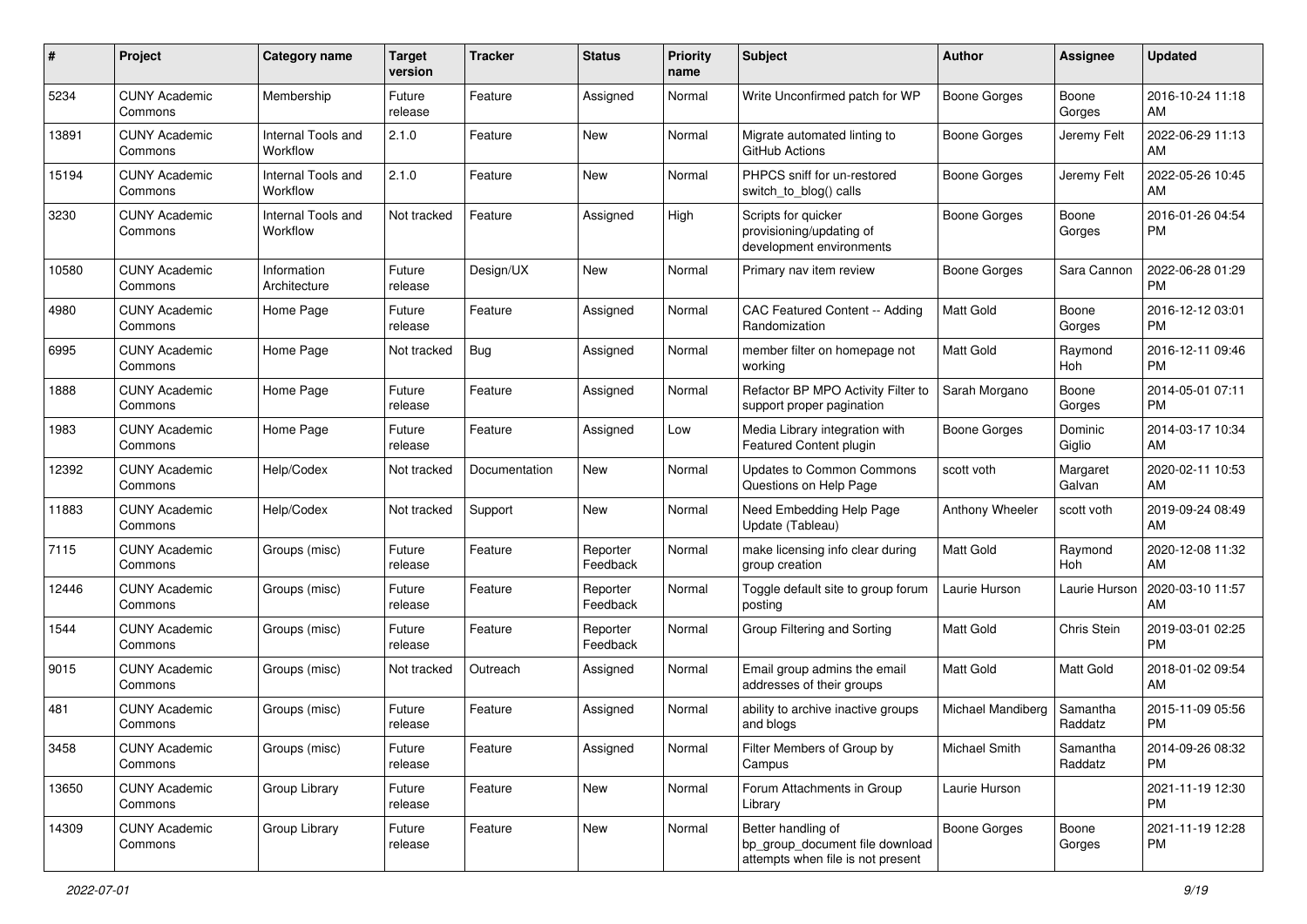| #     | Project                         | <b>Category name</b> | <b>Target</b><br>version | <b>Tracker</b> | <b>Status</b>        | <b>Priority</b><br>name | <b>Subject</b>                                            | <b>Author</b>    | Assignee            | <b>Updated</b>                |
|-------|---------------------------------|----------------------|--------------------------|----------------|----------------------|-------------------------|-----------------------------------------------------------|------------------|---------------------|-------------------------------|
| 13370 | <b>CUNY Academic</b><br>Commons | Group Library        | Future<br>release        | Feature        | <b>New</b>           | Normal                  | Library bulk deletion and folder<br>editing               | Colin McDonald   | Boone<br>Gorges     | 2020-10-13 10:41<br>AM        |
| 2610  | <b>CUNY Academic</b><br>Commons | Group Invitations    | Future<br>release        | Feature        | Assigned             | Low                     | Request: Custom invitation<br>message to group invites    | local admin      | Boone<br>Gorges     | 2015-11-09 06:13<br><b>PM</b> |
| 1456  | <b>CUNY Academic</b><br>Commons | Group Invitations    | Future<br>release        | Feature        | Reporter<br>Feedback | Low                     | Invite to Group Button from Profile<br>Field              | <b>Matt Gold</b> | Samantha<br>Raddatz | 2015-11-09 05:59<br><b>PM</b> |
| 3308  | <b>CUNY Academic</b><br>Commons | Group Invitations    | Future<br>release        | Feature        | Assigned             | Normal                  | Allow members to rescind group<br>invitations             | <b>Matt Gold</b> | Boone<br>Gorges     | 2015-04-01 08:53<br><b>PM</b> |
| 3419  | <b>CUNY Academic</b><br>Commons | Group Invitations    | 1.6.14                   | Bug            | Testing<br>Required  | Normal                  | Neatening the display of<br>messages on group requests    | <b>Matt Gold</b> | Boone<br>Gorges     | 2014-09-01 09:29<br><b>PM</b> |
| 13457 | <b>CUNY Academic</b><br>Commons | Group Forums         | 2.0.3                    | <b>Bug</b>     | <b>New</b>           | High                    | Forum post not sending<br>notifications                   | Filipa Calado    | Raymond<br>Hoh      | 2022-06-29 11:32<br>AM        |
| 13199 | <b>CUNY Academic</b><br>Commons | Group Forums         | Future<br>release        | Feature        | <b>New</b>           | Normal                  | Favoring Groups over bbPress<br>plugin                    | Colin McDonald   | Colin<br>McDonald   | 2021-11-19 12:28<br><b>PM</b> |
| 13358 | <b>CUNY Academic</b><br>Commons | Group Forums         | Future<br>release        | Feature        | <b>New</b>           | Normal                  | Improved UI for group forum<br>threading settings         | Boone Gorges     | Raymond<br>Hoh      | 2021-11-19 12:27<br><b>PM</b> |
| 13328 | <b>CUNY Academic</b><br>Commons | Group Forums         | Not tracked              | <b>Bug</b>     | Reporter<br>Feedback | Normal                  | cross-posting in two related<br>groups                    | Marilyn Weber    | Raymond<br>Hoh      | 2020-09-15 10:39<br><b>PM</b> |
| 10659 | <b>CUNY Academic</b><br>Commons | Group Forums         | Future<br>release        | Feature        | Assigned             | Normal                  | Post to multiple groups via email                         | <b>Matt Gold</b> | Raymond<br>Hoh      | 2018-11-15 12:54<br>AM        |
| 9835  | <b>CUNY Academic</b><br>Commons | Group Forums         | Future<br>release        | Bug            | Assigned             | Normal                  | add a "like" function?                                    | Marilyn Weber    | Erik Trainer        | 2018-06-05 01:49<br><b>PM</b> |
| 7928  | <b>CUNY Academic</b><br>Commons | Group Forums         | Not tracked              | Bug            | New                  | Normal                  | Duplicate Forum post                                      | Luke Waltzer     | Raymond<br>Hoh      | 2017-04-11 09:27<br><b>PM</b> |
| 6392  | <b>CUNY Academic</b><br>Commons | Group Forums         | Future<br>release        | Design/UX      | Assigned             | Low                     | Composition/Preview Panes in<br>Forum Posts               | Luke Waltzer     | Paige Dupont        | 2016-10-21 04:26<br><b>PM</b> |
| 5268  | <b>CUNY Academic</b><br>Commons | Group Forums         | Future<br>release        | Bug            | Assigned             | Normal                  | Long-time to post to multiple<br>groups                   | Luke Waltzer     | Daniel Jones        | 2016-09-07 06:31<br><b>PM</b> |
| 3192  | <b>CUNY Academic</b><br>Commons | Group Forums         | Future<br>release        | Feature        | Assigned             | Normal                  | Customizable forum views for<br>bbPress 2.x group forums  | Boone Gorges     | Raymond<br>Hoh      | 2015-11-09 12:47<br><b>PM</b> |
| 4221  | <b>CUNY Academic</b><br>Commons | Group Forums         | Future<br>release        | Design/UX      | Assigned             | Normal                  | Add 'Number of Posts' display<br>option to Forum page     | Samantha Raddatz | Samantha<br>Raddatz | 2015-06-26 02:21<br><b>PM</b> |
| 3059  | <b>CUNY Academic</b><br>Commons | Group Forums         | Future<br>release        | Design/UX      | New                  | Normal                  | Forum Post Permissable Content<br><b>Explanatory Text</b> | Chris Stein      | Chris Stein         | 2015-04-02 11:27<br>AM        |
| 3193  | <b>CUNY Academic</b><br>Commons | Group Forums         | Future<br>release        | Feature        | Assigned             | Normal                  | bbPress 2.x dynamic roles and<br><b>RBE</b>               | Boone Gorges     | Boone<br>Gorges     | 2014-09-30 01:30<br><b>PM</b> |
| 585   | CUNY Academic<br>Commons        | Group Forums         | Future<br>release        | Feature        | Assigned             | Normal                  | Merge Forum Topics                                        | Sarah Morgano    | Boone<br>Gorges     | 2011-07-06 04:11<br><b>PM</b> |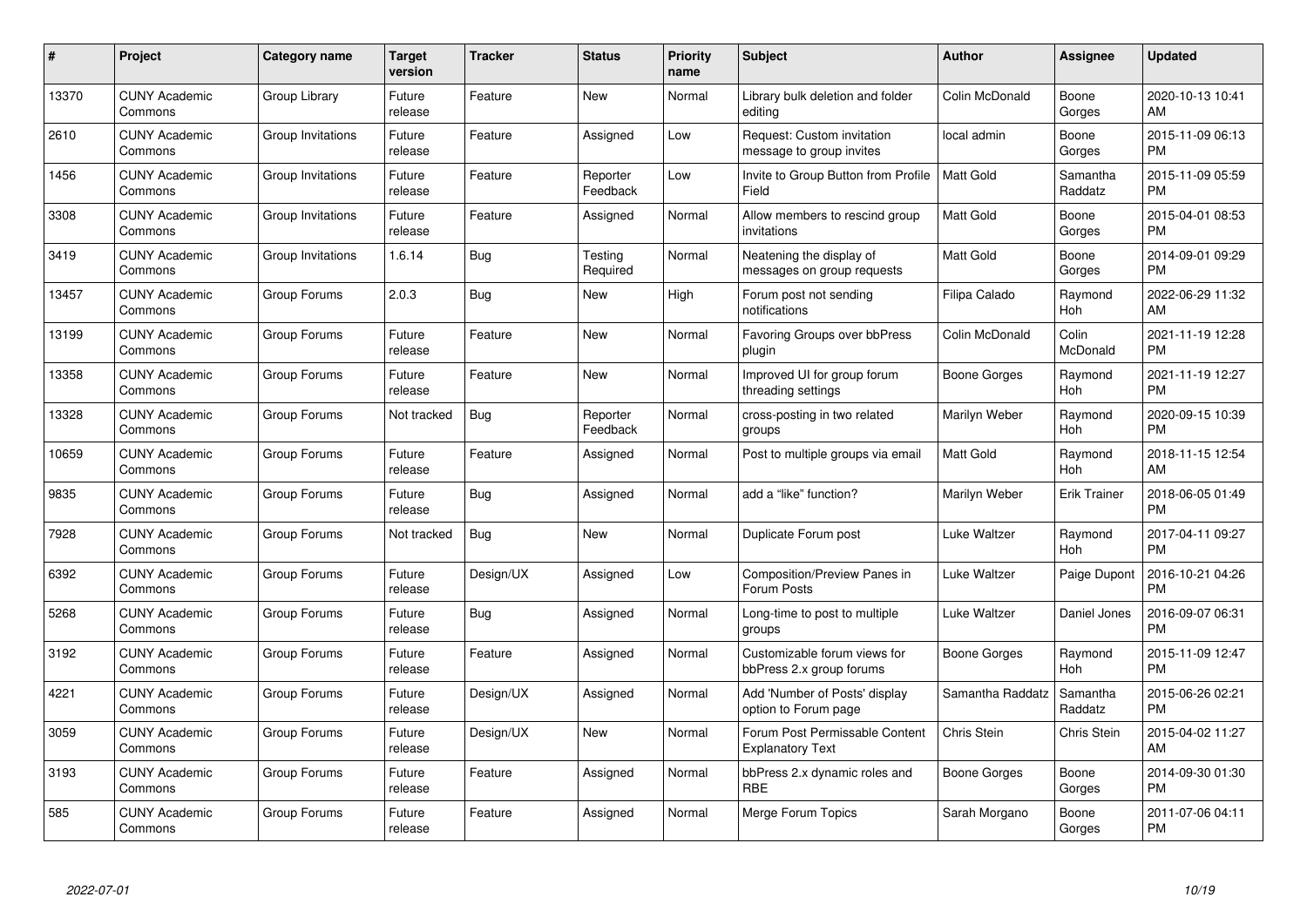| #     | Project                         | <b>Category name</b> | <b>Target</b><br>version | <b>Tracker</b> | <b>Status</b>        | <b>Priority</b><br>name | <b>Subject</b>                                                                      | <b>Author</b>           | <b>Assignee</b>       | <b>Updated</b>                |
|-------|---------------------------------|----------------------|--------------------------|----------------|----------------------|-------------------------|-------------------------------------------------------------------------------------|-------------------------|-----------------------|-------------------------------|
| 12091 | <b>CUNY Academic</b><br>Commons | <b>Group Files</b>   | Future<br>release        | Feature        | <b>New</b>           | Normal                  | Improved pre-upload file validation<br>for bp-group-documents                       | Boone Gorges            | Boone<br>Gorges       | 2019-11-14 01:21<br><b>PM</b> |
| 11834 | <b>CUNY Academic</b><br>Commons | <b>Group Files</b>   | Future<br>release        | Feature        | <b>New</b>           | Normal                  | Improved tools for managing<br>group file folders                                   | Boone Gorges            | Sonja Leix            | 2019-09-06 03:55<br><b>PM</b> |
| 1192  | <b>CUNY Academic</b><br>Commons | <b>Group Files</b>   | Future<br>release        | Feature        | Assigned             | Low                     | When posting group files, allow<br>users to add a category without<br>saving        | <b>Matt Gold</b>        | Raymond<br><b>Hoh</b> | 2015-11-09 05:53<br><b>PM</b> |
| 3354  | <b>CUNY Academic</b><br>Commons | <b>Group Files</b>   | Future<br>release        | Feature        | Assigned             | Low                     | Allow Group Download of Multiple<br><b>Selected Files</b>                           | <b>Matt Gold</b>        | Chris Stein           | 2014-08-01 08:50<br>AM        |
| 3080  | <b>CUNY Academic</b><br>Commons | <b>Group Files</b>   | Future<br>release        | Feature        | Assigned             | Low                     | Create a system to keep track of<br>file changes                                    | <b>Matt Gold</b>        | Boone<br>Gorges       | 2014-02-26 10:04<br><b>PM</b> |
| 3580  | <b>CUNY Academic</b><br>Commons | Group Blogs          | Future<br>release        | Feature        | New                  | Normal                  | Multiple blogs per group                                                            | Boone Gorges            | Boone<br>Gorges       | 2018-02-20 02:02<br><b>PM</b> |
| 8756  | <b>CUNY Academic</b><br>Commons | Group Blogs          | Future<br>release        | Feature        | Hold                 | Normal                  | Connect multiple blogs to one<br>group?                                             | Matt Gold               | Boone<br>Gorges       | 2017-09-30 10:42<br>AM        |
| 5317  | <b>CUNY Academic</b><br>Commons | Group Blogs          | Not tracked              | Bug            | Reporter<br>Feedback | Normal                  | Notifications of New Post Didn't<br>Come                                            | Luke Waltzer            | Samantha<br>Raddatz   | 2016-03-21 10:41<br><b>PM</b> |
| 653   | <b>CUNY Academic</b><br>Commons | Group Blogs          | Future<br>release        | Feature        | Assigned             | Normal                  | Redesign Integration of Groups<br>and Blogs                                         | <b>Matt Gold</b>        | Samantha<br>Raddatz   | 2015-11-09 05:40<br><b>PM</b> |
| 11531 | <b>CUNY Academic</b><br>Commons | Events               | Future<br>release        | Feature        | New                  | Normal                  | Main Events calendar should<br>include non-public events that<br>user has access to | scott voth              | Boone<br>Gorges       | 2019-06-11 10:00<br>AM        |
| 5016  | <b>CUNY Academic</b><br>Commons | Events               | Future<br>release        | Feature        | Assigned             | Low                     | Allow comments to be posted on<br>events                                            | <b>Matt Gold</b>        | Raymond<br>Hoh        | 2019-03-01 02:23<br><b>PM</b> |
| 11077 | <b>CUNY Academic</b><br>Commons | Events               | Not tracked              | Feature        | Reporter<br>Feedback | Normal                  | Show event category description<br>in event list view                               | Raffi<br>Khatchadourian |                       | 2019-02-12 10:38<br><b>PM</b> |
| 4481  | <b>CUNY Academic</b><br>Commons | Events               | Future<br>release        | Feature        | <b>New</b>           | Normal                  | Group admins/mods should have<br>the ability to unlink an event from<br>the group   | Boone Gorges            | Boone<br>Gorges       | 2017-04-24 03:53<br><b>PM</b> |
| 6749  | <b>CUNY Academic</b><br>Commons | Events               | Future<br>release        | Bug            | New                  | Low                     | BPEO iCal request can trigger<br>very large number of DB queries                    | Boone Gorges            | Raymond<br>Hoh        | 2016-11-15 10:09<br><b>PM</b> |
| 4903  | <b>CUNY Academic</b><br>Commons | Events               | Future<br>release        | Design/UX      | Assigned             | Normal                  | Improving visual appearance of<br>event calendars                                   | Matt Gold               | Boone<br>Gorges       | 2016-10-13 11:51<br>AM        |
| 5696  | <b>CUNY Academic</b><br>Commons | Events               | Future<br>release        | Feature        | Assigned             | Normal                  | Events Calendar - display options<br>/ calendar aggregation                         | <b>Matt Gold</b>        | Boone<br>Gorges       | 2016-10-13 11:44<br>AM        |
| 4438  | <b>CUNY Academic</b><br>Commons | Events               | Future<br>release        | Bug            | Assigned             | Normal                  | Events Calendar - Export<br><b>Recurring Events</b>                                 | scott voth              | Daniel Jones          | 2016-05-23 04:25<br><b>PM</b> |
| 4592  | <b>CUNY Academic</b><br>Commons | Events               | Future<br>release        | Design/UX      | <b>New</b>           | Normal                  | Event Creation - Venue Dropdown<br>Slow                                             | Samantha Raddatz        | Boone<br>Gorges       | 2015-09-14 04:56<br><b>PM</b> |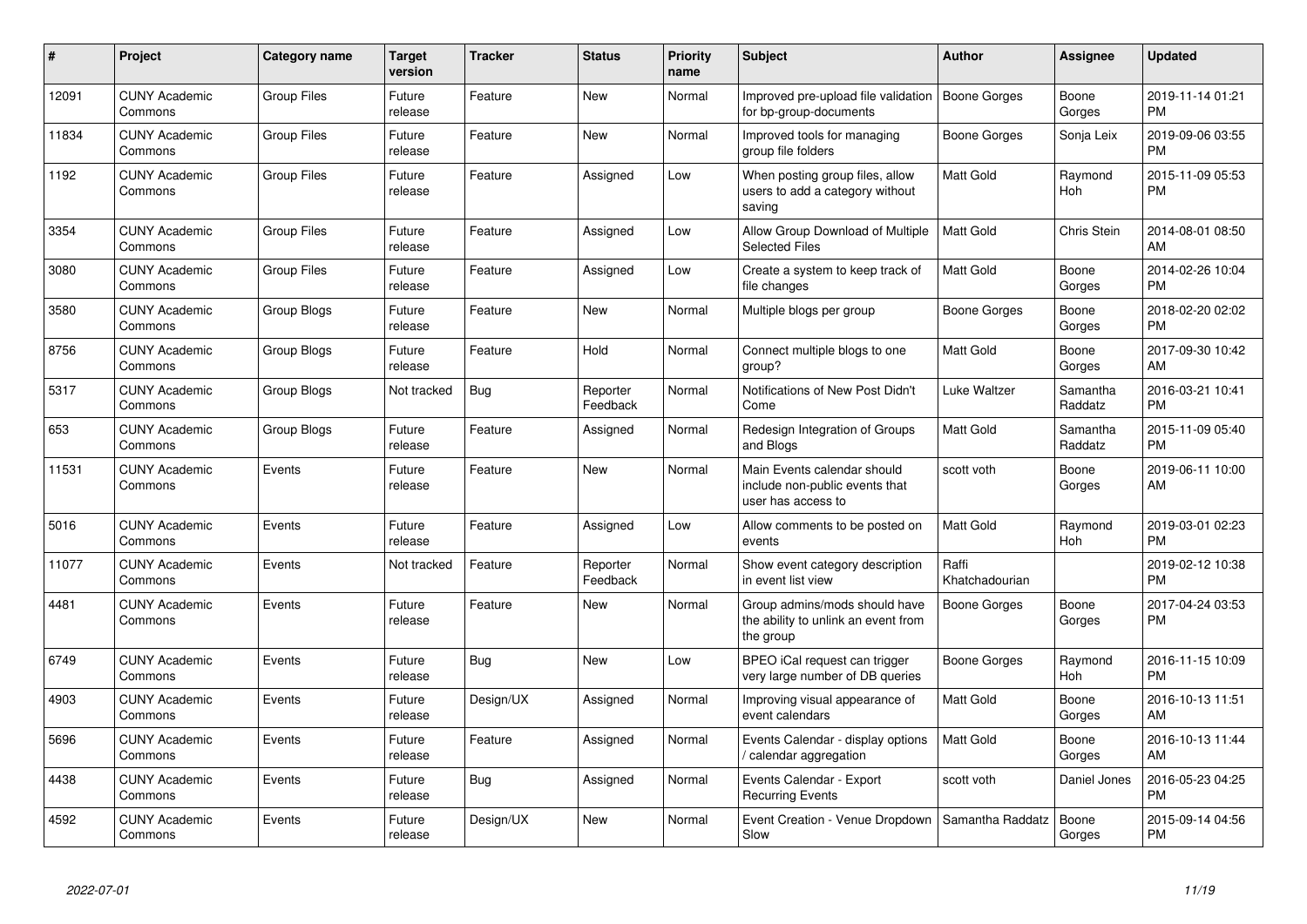| #     | Project                         | <b>Category name</b>       | <b>Target</b><br>version | <b>Tracker</b> | <b>Status</b>        | Priority<br>name | <b>Subject</b>                                                                | Author                       | <b>Assignee</b> | <b>Updated</b>                |
|-------|---------------------------------|----------------------------|--------------------------|----------------|----------------------|------------------|-------------------------------------------------------------------------------|------------------------------|-----------------|-------------------------------|
| 4238  | <b>CUNY Academic</b><br>Commons | Events                     | Future<br>release        | Feature        | Assigned             | Normal           | Copy Events to Other Groups?                                                  | <b>Matt Gold</b>             | Boone<br>Gorges | 2015-07-02 10:08<br>AM        |
| 4053  | <b>CUNY Academic</b><br>Commons | Events                     | Future<br>release        | Feature        | Assigned             | Normal           | Create new tab for past events                                                | <b>Matt Gold</b>             | Boone<br>Gorges | 2015-05-12 02:10<br><b>PM</b> |
| 3475  | <b>CUNY Academic</b><br>Commons | Events                     | Future<br>release        | Feature        | Assigned             | Normal           | Request to add plugin to<br>streamline room<br>booking/appointment booking    | Naomi Barrettara             | Boone<br>Gorges | 2014-12-01 05:14<br><b>PM</b> |
| 15604 | <b>CUNY Academic</b><br>Commons | <b>Email Notifications</b> | Future<br>release        | Feature        | Assigned             | Normal           | <b>Restructure Commons Group</b><br><b>Digest Email Messages</b>              | Matt Gold                    | Boone<br>Gorges | 2022-05-26 10:45<br>AM        |
| 12042 | <b>CUNY Academic</b><br>Commons | <b>Email Notifications</b> | Future<br>release        | Feature        | New                  | Normal           | Improved error logging for BPGES<br>send queue                                | <b>Boone Gorges</b>          | Boone<br>Gorges | 2021-11-19 12:25<br><b>PM</b> |
| 11971 | <b>CUNY Academic</b><br>Commons | <b>Email Notifications</b> | Future<br>release        | Bug            | Reporter<br>Feedback | Low              | Pictures obscured in emailed post<br>notifications                            | Marilyn Weber                | Raymond<br>Hoh  | 2019-11-21 01:14<br><b>PM</b> |
| 5992  | <b>CUNY Academic</b><br>Commons | <b>Email Notifications</b> | Future<br>release        | Feature        | New                  | Normal           | Changing the From line of<br>autogenerated blog emails                        | Marilyn Weber                |                 | 2018-09-27 05:19<br><b>PM</b> |
| 9979  | <b>CUNY Academic</b><br>Commons | <b>Email Notifications</b> | Not tracked              | Bug            | Reporter<br>Feedback | Normal           | Reports of slow email activation<br>emails                                    | <b>Matt Gold</b>             | Boone<br>Gorges | 2018-08-29 09:40<br><b>PM</b> |
| 333   | <b>CUNY Academic</b><br>Commons | <b>Email Notifications</b> | Future<br>release        | Feature        | Assigned             | Low              | Delay Forum Notification Email<br>Delivery Until After Editing Period<br>Ends | <b>Matt Gold</b>             | Raymond<br>Hoh  | 2015-11-09 06:01<br><b>PM</b> |
| 1167  | <b>CUNY Academic</b><br>Commons | <b>Email Invitations</b>   | Future<br>release        | Feature        | <b>New</b>           | Low              | Allow email invitations to be resent   Boone Gorges                           |                              | Boone<br>Gorges | 2015-11-12 12:53<br>AM        |
| 1165  | <b>CUNY Academic</b><br>Commons | <b>Email Invitations</b>   | Future<br>release        | Feature        | Assigned             | Low              | Allow saved lists of invitees under<br>Send Invites                           | <b>Boone Gorges</b>          | Boone<br>Gorges | 2015-11-09 06:03<br><b>PM</b> |
| 1166  | <b>CUNY Academic</b><br>Commons | <b>Email Invitations</b>   | Future<br>release        | Feature        | New                  | Low              | Better organizational tools for Sent   Boone Gorges<br>Invites                |                              | Boone<br>Gorges | 2015-11-09 06:02<br><b>PM</b> |
| 14496 | <b>CUNY Academic</b><br>Commons | Domain Mapping             | Future<br>release        | Bug            | <b>New</b>           | Normal           | Mapped domain SSO uses<br>third-party cookies                                 | Raymond Hoh                  | Raymond<br>Hoh  | 2021-05-24 04:03<br><b>PM</b> |
| 11493 | <b>CUNY Academic</b><br>Commons | Domain Mapping             | Not tracked              | Support        | Reporter<br>Feedback | Normal           | Domain Mapping Request - Talia<br>Schaffer                                    | scott voth                   | Matt Gold       | 2019-08-06 08:39<br>AM        |
| 10982 | <b>CUNY Academic</b><br>Commons | Domain Mapping             | Not tracked              | Support        | Reporter<br>Feedback | Normal           | <b>CNAME</b> question                                                         | scott voth                   |                 | 2019-01-22 04:29<br><b>PM</b> |
| 3524  | <b>CUNY Academic</b><br>Commons | Documentation              | Not tracked              | Documentation  | Assigned             | Normal           | Post describing all you can do<br>when starting up a new blog/group           | <b>Matt Gold</b>             | scott voth      | 2014-10-04 12:56<br>PM        |
| 4225  | <b>CUNY Academic</b><br>Commons | DiRT Integration           | Future<br>release        | Design/UX      | New                  | Normal           | Add information to DIRT page (in<br>Create a Group)                           | Samantha Raddatz   Matt Gold |                 | 2015-06-26 03:14<br><b>PM</b> |
| 16199 | <b>CUNY Academic</b><br>Commons | <b>Directories</b>         | 2.0.3                    | <b>Bug</b>     | New                  | Normal           | Removed "Semester" Filter from<br><b>Courses Directory</b>                    | Laurie Hurson                | Boone<br>Gorges | 2022-06-29 11:32<br>AM        |
| 10439 | <b>CUNY Academic</b><br>Commons | Design                     | 2.1.0                    | Design/UX      | New                  | Normal           | Create Style Guide for Commons                                                | Sonja Leix                   | Sara Cannon     | 2022-06-28 01:43<br><b>PM</b> |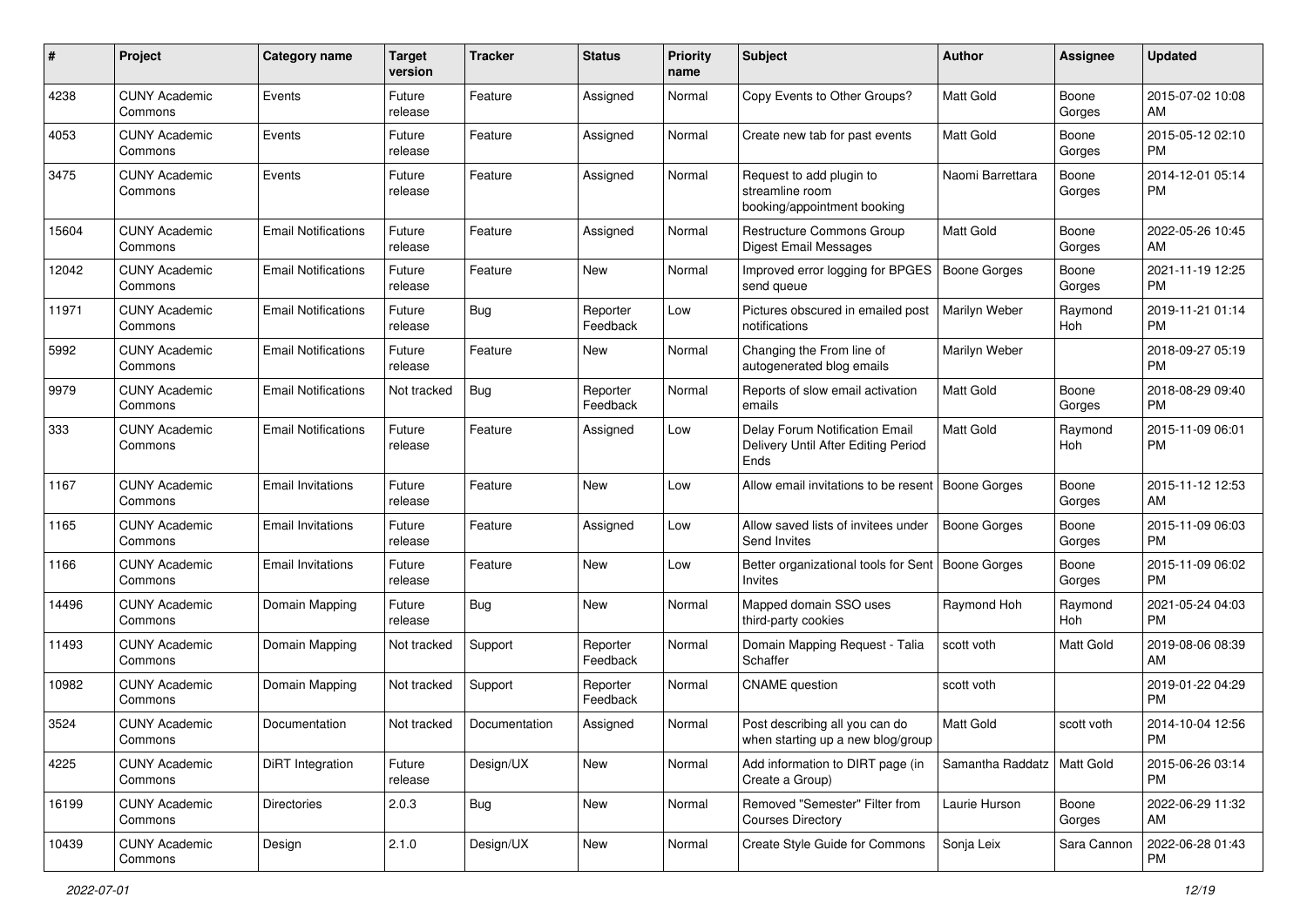| #     | <b>Project</b>                  | Category name          | Target<br>version | <b>Tracker</b> | <b>Status</b>        | <b>Priority</b><br>name | <b>Subject</b>                                                   | <b>Author</b>           | Assignee            | <b>Updated</b>                |
|-------|---------------------------------|------------------------|-------------------|----------------|----------------------|-------------------------|------------------------------------------------------------------|-------------------------|---------------------|-------------------------------|
| 8902  | <b>CUNY Academic</b><br>Commons | Design                 | Not tracked       | Feature        | Assigned             | Normal                  | Report back on research on<br><b>BuddyPress themes</b>           | <b>Matt Gold</b>        | Michael Smith       | 2017-11-10 12:31<br><b>PM</b> |
| 2754  | <b>CUNY Academic</b><br>Commons | Design                 | Future<br>release | Feature        | Assigned             | Normal                  | Determine strategy for CAC logo<br>handling in top header        | Micki Kaufman           | Chris Stein         | 2015-01-05 08:53<br>PM.       |
| 860   | <b>CUNY Academic</b><br>Commons | Design                 | Future<br>release | Design/UX      | Assigned             | Normal                  | <b>Standardize Button Treatment</b><br><b>Across the Commons</b> | Chris Stein             | <b>Chris Stein</b>  | 2014-05-01 09:45<br><b>AM</b> |
| 9420  | <b>CUNY Academic</b><br>Commons | cuny.is                | Not tracked       | Feature        | <b>New</b>           | Normal                  | Request for http://cuny.is/streams                               | Raffi<br>Khatchadourian | Marilyn<br>Weber    | 2018-04-02 10:08<br><b>AM</b> |
| 10226 | <b>CUNY Academic</b><br>Commons | Courses                | Future<br>release | Feature        | <b>New</b>           | Normal                  | Add "My Courses" to drop down<br>list                            | scott voth              | Boone<br>Gorges     | 2021-11-19 12:42<br><b>PM</b> |
| 12438 | <b>CUNY Academic</b><br>Commons | Courses                | Not tracked       | <b>Bug</b>     | <b>New</b>           | Normal                  | Site appearing twice                                             | Laurie Hurson           | Boone<br>Gorges     | 2020-02-18 01:34<br>PM.       |
| 11789 | <b>CUNY Academic</b><br>Commons | Courses                | Future<br>release | Feature        | <b>New</b>           | Normal                  | Ability to remove item from<br>Courses list                      | Laurie Hurson           | Sonja Leix          | 2019-09-24 12:28<br><b>PM</b> |
| 11556 | <b>CUNY Academic</b><br>Commons | Courses                | Not tracked       | Bug            | Reporter<br>Feedback | Normal                  | Instructor name given in course<br>listing                       | Tom Harbison            |                     | 2019-06-25 04:12<br><b>PM</b> |
| 9060  | <b>CUNY Academic</b><br>Commons | Commons In A Box       | Not tracked       | <b>Bug</b>     | Hold                 | Normal                  | Problems with CBox image library<br>/ upload                     | Lisa Rhody              | Raymond<br>Hoh      | 2018-01-10 03:26<br><b>PM</b> |
| 4027  | <b>CUNY Academic</b><br>Commons | Commons In A Box       | Not tracked       | Design/UX      | Assigned             | Normal                  | Usability review of CBOX update<br>procedures                    | <b>Matt Gold</b>        | Samantha<br>Raddatz | 2015-05-11 06:36<br>PM        |
| 14994 | <b>CUNY Academic</b><br>Commons | cdev.gc.cuny.edu       | Not tracked       | Support        | In Progress          | Normal                  | Clear Cache on CDEV                                              | scott voth              | Raymond<br>Hoh      | 2021-12-07 03:51<br><b>PM</b> |
| 13466 | <b>CUNY Academic</b><br>Commons | Cavalcade              | Future<br>release | Feature        | New                  | Normal                  | Automated cleanup for duplicate<br>Cavalcade tasks               | Boone Gorges            | Boone<br>Gorges     | 2020-10-13 05:24<br><b>PM</b> |
| 6389  | <b>CUNY Academic</b><br>Commons | <b>BuddyPress Docs</b> | Future<br>release | Feature        | <b>New</b>           | Low                     | Make Discussion Area Visible<br>When Editing a Doc               | Luke Waltzer            | Boone<br>Gorges     | 2016-10-21 04:16<br>PM.       |
| 1417  | <b>CUNY Academic</b><br>Commons | <b>BuddyPress Docs</b> | Future<br>release | Feature        | Assigned             | Low                     | <b>Bulk actions for BuddyPress Docs</b>                          | <b>Boone Gorges</b>     | Boone<br>Gorges     | 2016-10-17 10:41<br><b>PM</b> |
| 2523  | <b>CUNY Academic</b><br>Commons | <b>BuddyPress Docs</b> | Future<br>release | Feature        | Assigned             | Normal                  | Allow Users to Upload Images to<br><b>BP</b> Docs                | Matt Gold               | Boone<br>Gorges     | 2015-11-09 06:14<br><b>PM</b> |
| 1744  | <b>CUNY Academic</b><br>Commons | <b>BuddyPress Docs</b> | Future<br>release | Feature        | Assigned             | Normal                  | Spreadsheet-style Docs                                           | Boone Gorges            | Boone<br>Gorges     | 2015-11-09 06:13<br><b>PM</b> |
| 519   | <b>CUNY Academic</b><br>Commons | <b>BuddyPress Docs</b> | Future<br>release | Feature        | Assigned             | Low                     | TOC for individual docs - for new<br>BP "wiki-like" plugin       | scott voth              | Boone<br>Gorges     | 2015-11-09 05:54<br><b>PM</b> |
| 1422  | <b>CUNY Academic</b><br>Commons | <b>BuddyPress Docs</b> | Future<br>release | Feature        | Assigned             | Normal                  | Make "created Doc" activity icons<br>non-mini                    | Boone Gorges            | Boone<br>Gorges     | 2015-11-09 05:48<br><b>PM</b> |
| 618   | <b>CUNY Academic</b><br>Commons | <b>BuddyPress Docs</b> | Future<br>release | Feature        | Assigned             | Normal                  | BuddyPress Docs: export formats                                  | Boone Gorges            | Boone<br>Gorges     | 2015-11-09 05:38<br>PM        |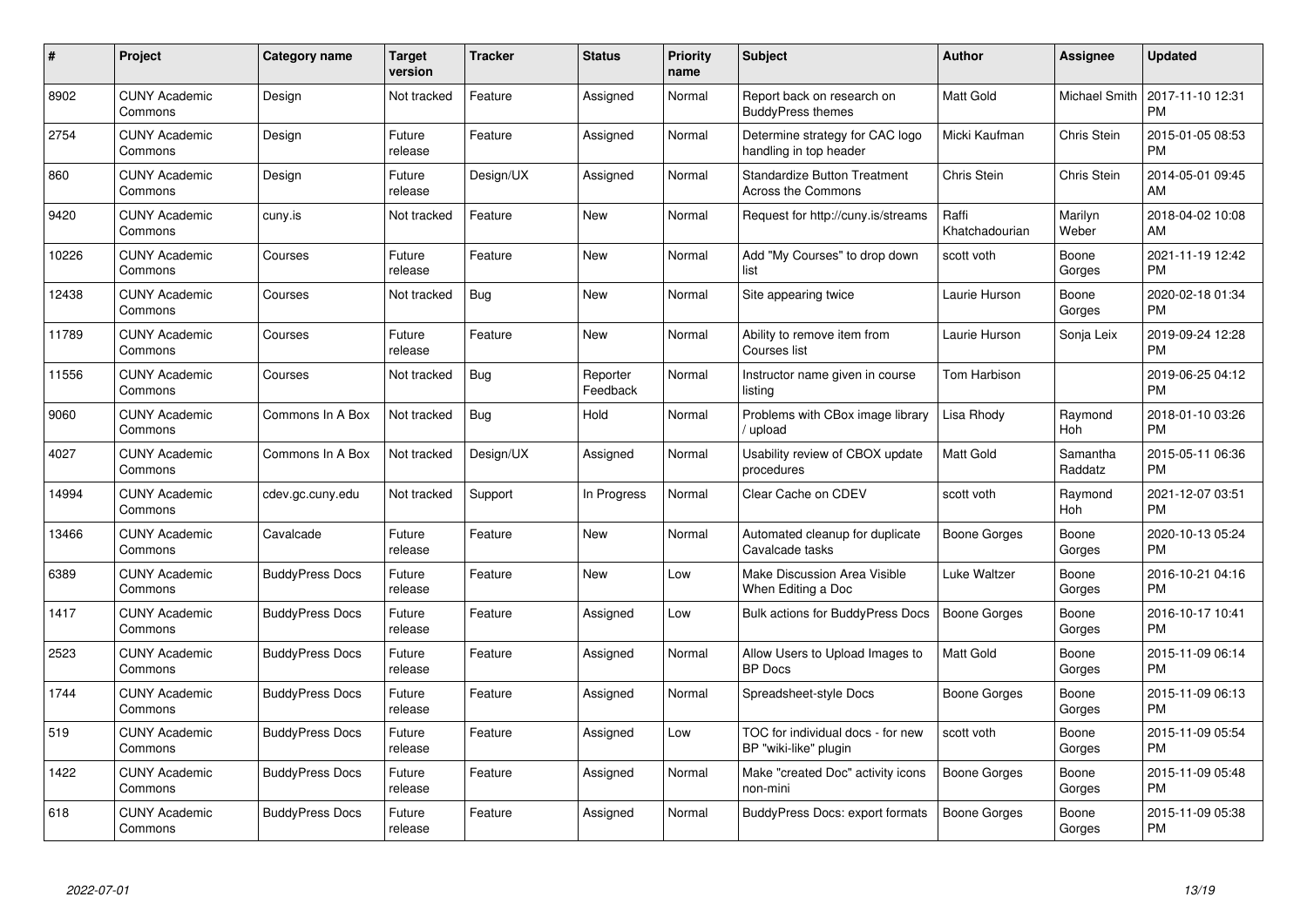| #     | Project                         | <b>Category name</b>      | <b>Target</b><br>version | <b>Tracker</b> | <b>Status</b>        | Priority<br>name | <b>Subject</b>                                                       | <b>Author</b>    | <b>Assignee</b>     | <b>Updated</b>                |
|-------|---------------------------------|---------------------------|--------------------------|----------------|----------------------|------------------|----------------------------------------------------------------------|------------------|---------------------|-------------------------------|
| 4226  | <b>CUNY Academic</b><br>Commons | <b>BuddyPress Docs</b>    | Future<br>release        | Design/UX      | <b>New</b>           | Normal           | Add option to connect a Doc with<br>a Group                          | Samantha Raddatz | Samantha<br>Raddatz | 2015-09-09 04:08<br><b>PM</b> |
| 11243 | <b>CUNY Academic</b><br>Commons | BuddyPress (misc)         | Future<br>release        | Bug            | New                  | Normal           | Audit bp-custom.php                                                  | Raymond Hoh      | Raymond<br>Hoh      | 2022-04-26 11:59<br>AM        |
| 7624  | <b>CUNY Academic</b><br>Commons | BuddyPress (misc)         | Future<br>release        | Design/UX      | <b>New</b>           | Normal           | <b>BP</b> Notifications                                              | Luke Waltzer     | Paige Dupont        | 2017-02-08 10:43<br><b>PM</b> |
| 1423  | <b>CUNY Academic</b><br>Commons | BuddyPress (misc)         | Future<br>release        | Feature        | Assigned             | Low              | Show an avatar for pingback<br>comment activity items                | Boone Gorges     | Tahir Butt          | 2016-10-24 12:03<br><b>PM</b> |
| 554   | <b>CUNY Academic</b><br>Commons | BuddyPress (misc)         | Future<br>release        | Feature        | Assigned             | Normal           | Add Trackback notifications to<br>site-wide activity feed            | <b>Matt Gold</b> | Boone<br>Gorges     | 2015-11-09 06:19<br><b>PM</b> |
| 2325  | <b>CUNY Academic</b><br>Commons | BuddyPress (misc)         | Future<br>release        | Feature        | Assigned             | Low              | Profile should have separate fields<br>for first/last names          | local admin      | Boone<br>Gorges     | 2015-11-09 06:09<br><b>PM</b> |
| 310   | <b>CUNY Academic</b><br>Commons | BuddyPress (misc)         | Future<br>release        | Feature        | Assigned             | Low              | <b>Friend Request Email</b>                                          | <b>Matt Gold</b> | Samantha<br>Raddatz | 2015-11-09 05:08<br><b>PM</b> |
| 599   | <b>CUNY Academic</b><br>Commons | BuddyPress (misc)         | Future<br>release        | Feature        | Assigned             | Normal           | Consider adding rating plugins for<br><b>BuddyPress/BBPress</b>      | <b>Matt Gold</b> | Boone<br>Gorges     | 2011-08-22 06:50<br><b>PM</b> |
| 635   | <b>CUNY Academic</b><br>Commons | BuddyPress (misc)         | Future<br>release        | Feature        | Assigned             | Normal           | Big Blue Button -<br>Videoconferencing in Groups and<br><b>Blogs</b> | Matt Gold        | Boone<br>Gorges     | 2011-03-14 03:24<br><b>PM</b> |
| 500   | <b>CUNY Academic</b><br>Commons | BuddyPress (misc)         | Future<br>release        | Feature        | Assigned             | Normal           | <b>Export Group Data</b>                                             | Matt Gold        | Boone<br>Gorges     | 2010-12-19 12:09<br><b>PM</b> |
| 435   | <b>CUNY Academic</b><br>Commons | BuddyPress (misc)         | Future<br>release        | Feature        | Assigned             | Normal           | Include Avatar Images in Forum<br><b>Post Notification Emails</b>    | Matt Gold        | Boone<br>Gorges     | 2010-12-08 12:40<br><b>PM</b> |
| 377   | <b>CUNY Academic</b><br>Commons | BuddyPress (misc)         | Future<br>release        | Feature        | Assigned             | Normal           | Like buttons                                                         | Matt Gold        | Boone<br>Gorges     | 2010-11-16 05:13<br><b>PM</b> |
| 58    | <b>CUNY Academic</b><br>Commons | BuddyPress (misc)         | Future<br>release        | Feature        | Assigned             | Low              | Make member search sortable by<br>last name                          | Roberta Brody    | Boone<br>Gorges     | 2010-08-26 02:38<br><b>PM</b> |
| 8835  | <b>CUNY Academic</b><br>Commons | <b>Blogs (BuddyPress)</b> | Future<br>release        | Feature        | New                  | Normal           | Extend cuny is shortlinks to sites                                   | Luke Waltzer     | Boone<br>Gorges     | 2022-04-26 11:59<br>AM        |
| 12350 | <b>CUNY Academic</b><br>Commons | Blogs (BuddyPress)        | Not tracked              | Support        | Reporter<br>Feedback | Normal           | URL creation problem                                                 | Marilyn Weber    |                     | 2020-02-03 11:27<br>AM        |
| 8836  | <b>CUNY Academic</b><br>Commons | Blogs (BuddyPress)        | Future<br>release        | Feature        | Assigned             | Normal           | Redesign site launch process                                         | <b>Matt Gold</b> | Boone<br>Gorges     | 2019-10-03 02:49<br><b>PM</b> |
| 6078  | <b>CUNY Academic</b><br>Commons | Blogs (BuddyPress)        | Future<br>release        | Feature        | <b>New</b>           | Normal           | <b>Explore Adding Network Blog</b><br>Metadata Plugin                | Luke Waltzer     | Luke Waltzer        | 2016-10-11 10:29<br><b>PM</b> |
| 5691  | <b>CUNY Academic</b><br>Commons | <b>Blogs (BuddyPress)</b> | Future<br>release        | Bug            | Assigned             | High             | Differing numbers on Sites display                                   | <b>Matt Gold</b> | Raymond<br>Hoh      | 2016-06-13 01:37<br><b>PM</b> |
| 4635  | <b>CUNY Academic</b><br>Commons | Authentication            | Future<br>release        | Feature        | <b>New</b>           | Normal           | Allow non-WP authentication                                          | Boone Gorges     | Sonja Leix          | 2019-03-01 02:05<br><b>PM</b> |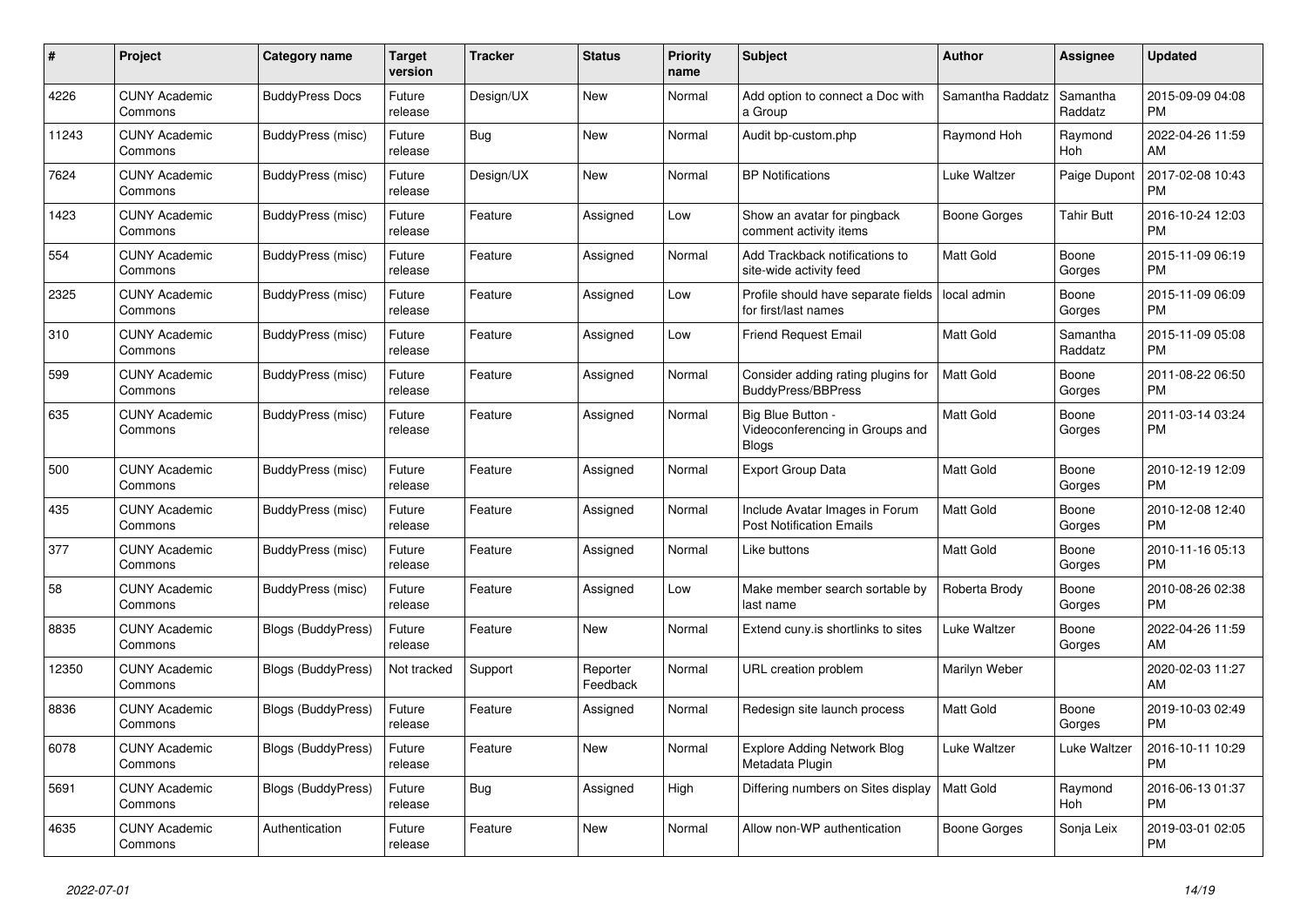| #     | Project                         | Category name  | <b>Target</b><br>version | <b>Tracker</b>       | <b>Status</b>        | <b>Priority</b><br>name | <b>Subject</b>                                                                             | <b>Author</b>           | <b>Assignee</b>     | <b>Updated</b>                |
|-------|---------------------------------|----------------|--------------------------|----------------------|----------------------|-------------------------|--------------------------------------------------------------------------------------------|-------------------------|---------------------|-------------------------------|
| 9720  | <b>CUNY Academic</b><br>Commons | Authentication | Future<br>release        | Feature              | New                  | Normal                  | The Commons should be an<br>oAuth provider                                                 | Boone Gorges            |                     | 2019-03-01 02:04<br><b>PM</b> |
| 7022  | <b>CUNY Academic</b><br>Commons | Announcements  | Future<br>release        | Bug                  | <b>New</b>           | Normal                  | Sitewide announcements should<br>be displayed on, and dismissable<br>from, mapped domains  | <b>Boone Gorges</b>     | Boone<br>Gorges     | 2018-03-22 10:18<br>AM        |
| 15210 | <b>CUNY Academic</b><br>Commons | Analytics      | Not tracked              | Design/UX            | <b>New</b>           | Normal                  | Google Analytics improvements                                                              | Colin McDonald          | Boone<br>Gorges     | 2022-05-24 10:47<br>AM        |
| 5581  | <b>CUNY Academic</b><br>Commons | Analytics      | Future<br>release        | Feature              | Assigned             | Normal                  | Explore alternatives to Google<br>Analytics                                                | <b>Matt Gold</b>        | Valerie<br>Townsend | 2020-04-17 03:12<br><b>PM</b> |
| 5679  | <b>CUNY Academic</b><br>Commons | Analytics      | Not tracked              | Feature              | <b>New</b>           | Normal                  | Logged In Users for GA                                                                     | Valerie Townsend        | Valerie<br>Townsend | 2016-06-11 09:49<br>AM        |
| 4070  | <b>CUNY Academic</b><br>Commons | Analytics      | Not tracked              | Support              | Assigned             | Normal                  | Request for JITP site analytics                                                            | <b>Matt Gold</b>        | Seth Persons        | 2016-02-23 03:09<br><b>PM</b> |
| 4972  | <b>CUNY Academic</b><br>Commons | Analytics      | Not tracked              | Bug                  | <b>New</b>           | Normal                  | <b>Newsletter Analytics</b>                                                                | Stephen Real            | Matt Gold           | 2015-12-09 12:54<br><b>PM</b> |
| 1460  | <b>CUNY Academic</b><br>Commons | Analytics      | Future<br>release        | Feature              | Assigned             | Normal                  | <b>Update System Report</b>                                                                | <b>Brian Foote</b>      | Boone<br>Gorges     | 2015-11-09 06:13<br><b>PM</b> |
| 8900  | <b>CUNY Academic</b><br>Commons | Accessibility  | Future<br>release        | Feature              | Assigned             | Normal                  | Look into tools to enforce<br>accessibility in WP environment                              | <b>Matt Gold</b>        | Boone<br>Gorges     | 2022-04-26 11:59<br>AM        |
| 8901  | <b>CUNY Academic</b><br>Commons | Accessibility  | Future<br>release        | Feature              | Assigned             | Normal                  | Theme analysis for accessibility                                                           | <b>Matt Gold</b>        | Boone<br>Gorges     | 2022-04-26 11:59<br>AM        |
| 10839 | <b>CUNY Academic</b><br>Commons | About page     | Not tracked              | Support              | <b>New</b>           | Normal                  | <b>Mission Statement Needs</b><br>Revision                                                 | scott voth              | Matt Gold           | 2018-12-26 10:58<br>AM        |
| 2666  | <b>CUNY Academic</b><br>Commons | About page     | Not tracked              | <b>Documentation</b> | Assigned             | Normal                  | <b>Update About Text</b>                                                                   | Chris Stein             | Luke Waltzer        | 2016-03-04 11:19<br>AM        |
| 16318 | <b>CUNY Academic</b><br>Commons |                |                          | <b>Bug</b>           | <b>New</b>           | Normal                  | Unable to Access block editor or<br>embed YouTube videos in new<br>pages, in one site only | <b>Syelle Graves</b>    |                     | 2022-06-29 02:24<br><b>PM</b> |
| 15613 | <b>CUNY Academic</b><br>Commons |                | 2.0.3                    | Feature              | Reporter<br>Feedback | Normal                  | Adding "Passster" plugin                                                                   | Laurie Hurson           |                     | 2022-06-29 11:32<br>AM        |
| 15169 | <b>CUNY Academic</b><br>Commons |                | 2.0.3                    | Support              | Reporter<br>Feedback | Normal                  | new Prelude website zipfiles for<br>custom theme and other files.                          | Marilyn Weber           |                     | 2022-06-29 11:32<br>AM        |
| 15655 | <b>CUNY Academic</b><br>Commons |                | 2.0.3                    | Support              | Reporter<br>Feedback | Normal                  | Event Aggregator plugin?                                                                   | Marilyn Weber           |                     | 2022-06-29 11:32<br>AM        |
| 16307 | <b>CUNY Academic</b><br>Commons |                |                          | <b>Bug</b>           | <b>New</b>           | Normal                  | Add brief messaging to<br>accept/decline group membership<br>requests                      | <b>Matt Gold</b>        | Boone<br>Gorges     | 2022-06-27 06:13<br><b>PM</b> |
| 16294 | <b>CUNY Academic</b><br>Commons |                |                          | <b>Bug</b>           | <b>New</b>           | Urgent                  | CAC is down                                                                                | Raffi<br>Khatchadourian |                     | 2022-06-27 02:00<br><b>PM</b> |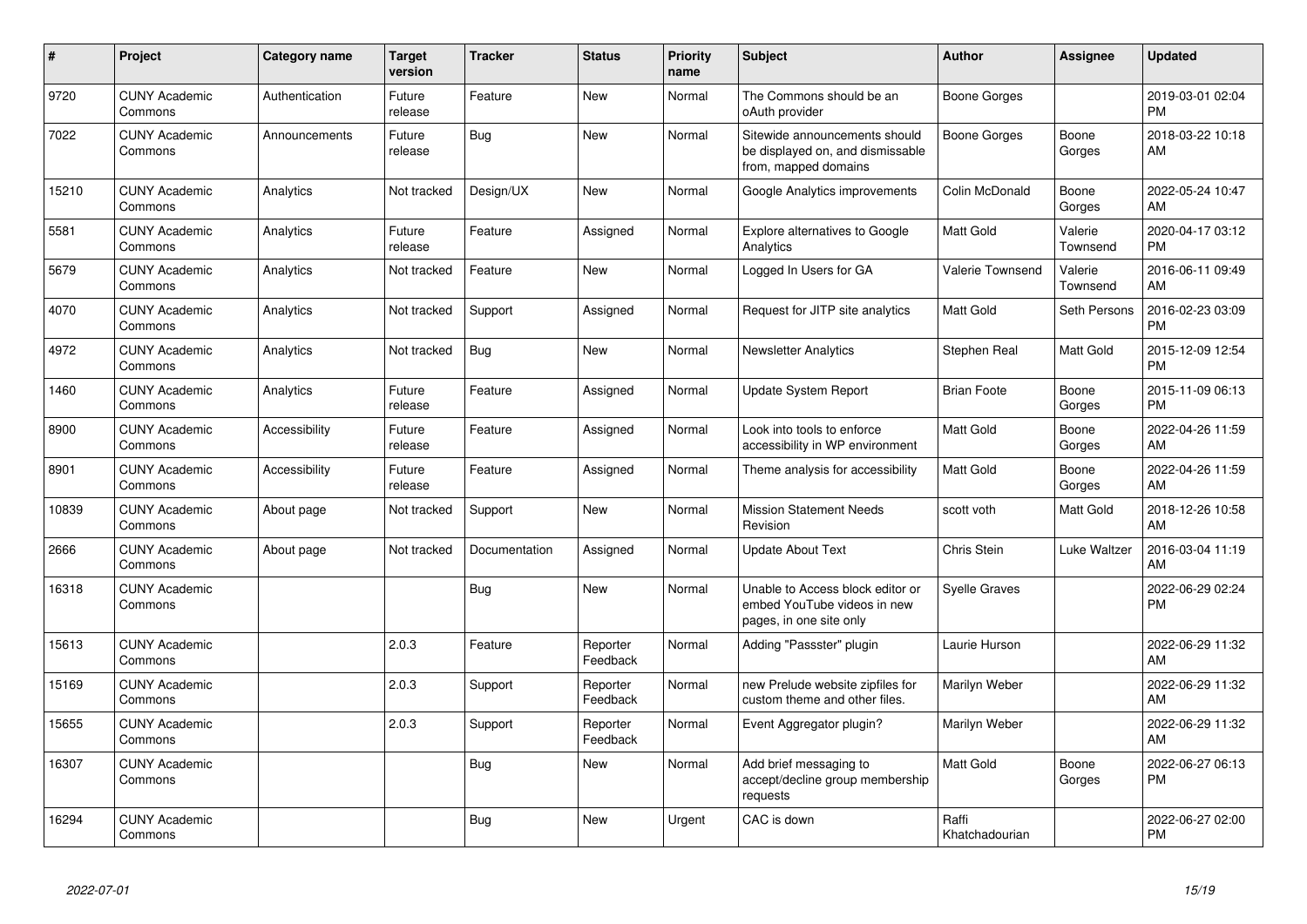| ∦     | Project                         | <b>Category name</b> | <b>Target</b><br>version | <b>Tracker</b> | <b>Status</b>        | <b>Priority</b><br>name | <b>Subject</b>                                                       | <b>Author</b>           | <b>Assignee</b> | <b>Updated</b>                |
|-------|---------------------------------|----------------------|--------------------------|----------------|----------------------|-------------------------|----------------------------------------------------------------------|-------------------------|-----------------|-------------------------------|
| 16290 | <b>CUNY Academic</b><br>Commons |                      |                          | Feature        | Reporter<br>Feedback | Normal                  | Add Table Of Contents Block<br>plug-in                               | Raffi<br>Khatchadourian |                 | 2022-06-24 10:26<br>AM        |
| 15883 | <b>CUNY Academic</b><br>Commons |                      | 2.1.0                    | Feature        | <b>New</b>           | Normal                  | Release BPGES update                                                 | <b>Boone Gorges</b>     | Boone<br>Gorges | 2022-05-26 10:39<br>AM        |
| 16110 | <b>CUNY Academic</b><br>Commons |                      |                          | Support        | Reporter<br>Feedback | Normal                  | remove Creative Commons<br>license from pages?                       | Marilyn Weber           | Raymond<br>Hoh  | 2022-05-17 06:11<br><b>PM</b> |
| 16092 | <b>CUNY Academic</b><br>Commons |                      | Future<br>release        | Feature        | Hold                 | Normal                  | Don't show main site in Site<br>search results                       | Boone Gorges            | Boone<br>Gorges | 2022-05-17 03:12<br><b>PM</b> |
| 16099 | <b>CUNY Academic</b><br>Commons |                      |                          | Support        | Reporter<br>Feedback | Normal                  | request for Newsletter Glue                                          | Marilyn Weber           |                 | 2022-05-13 12:14<br><b>PM</b> |
| 15685 | <b>CUNY Academic</b><br>Commons |                      |                          | Support        | <b>New</b>           | High                    | problem with chrome?                                                 | Marilyn Weber           |                 | 2022-04-25 03:40<br><b>PM</b> |
| 15923 | <b>CUNY Academic</b><br>Commons |                      | Not tracked              | Feature        | Reporter<br>Feedback | Normal                  | <b>Bellows Plugin Adjustments</b>                                    | Laurie Hurson           |                 | 2022-04-20 10:10<br>AM        |
| 15816 | <b>CUNY Academic</b><br>Commons |                      | Not tracked              | Support        | New                  | Normal                  | slow loading at SPS                                                  | Marilyn Weber           |                 | 2022-04-05 01:26<br><b>PM</b> |
| 15757 | <b>CUNY Academic</b><br>Commons |                      |                          | Bug            | <b>New</b>           | Normal                  | Members # do not match                                               | Laurie Hurson           |                 | 2022-03-30 04:52<br><b>PM</b> |
| 15565 | <b>CUNY Academic</b><br>Commons |                      |                          | Support        | <b>New</b>           | Normal                  | Events - send updates to an email<br>listserv                        | Marilyn Weber           |                 | 2022-03-10 01:06<br><b>PM</b> |
| 15370 | <b>CUNY Academic</b><br>Commons |                      |                          | Support        | Reporter<br>Feedback | Normal                  | All-in-One Event Calendar?                                           | Marilyn Weber           |                 | 2022-02-17 11:03<br>AM        |
| 15176 | <b>CUNY Academic</b><br>Commons |                      | Not tracked              | Support        | Reporter<br>Feedback | Normal                  | Archiving Q Writing & Old<br>Wordpress Sites on the Commons          | Laurie Hurson           |                 | 2022-02-08 10:28<br>AM        |
| 15260 | <b>CUNY Academic</b><br>Commons |                      |                          | Support        | Reporter<br>Feedback | Normal                  | Diacritical markings   European<br><b>Stages</b>                     | Marilyn Weber           |                 | 2022-02-04 08:16<br>AM        |
| 14504 | <b>CUNY Academic</b><br>Commons |                      | Not tracked              | Publicity      | Reporter<br>Feedback | Normal                  | Adding showcases to home page<br>menu                                | Laurie Hurson           | Boone<br>Gorges | 2022-01-19 03:26<br><b>PM</b> |
| 15045 | <b>CUNY Academic</b><br>Commons |                      |                          | Support        | <b>New</b>           | Normal                  | no result for KCeL in the search<br>box on the commons               | Marilyn Weber           |                 | 2021-12-10 11:29<br>AM        |
| 14940 | <b>CUNY Academic</b><br>Commons |                      |                          | Bug            | <b>New</b>           | Normal                  | Discrepancy between Commons<br>profile "sites" and actual # of sites | Laurie Hurson           |                 | 2021-11-08 11:09<br>AM        |
| 14936 | <b>CUNY Academic</b><br>Commons |                      |                          | <b>Bug</b>     | <b>New</b>           | Normal                  | Commons websites blocked by<br>SPS campus network                    | Laurie Hurson           |                 | 2021-11-03 03:57<br><b>PM</b> |
| 14900 | <b>CUNY Academic</b><br>Commons |                      | Not tracked              | Support        | Reporter<br>Feedback | Normal                  | previous theme?                                                      | Marilyn Weber           |                 | 2021-10-25 10:31<br>AM        |
| 14842 | <b>CUNY Academic</b><br>Commons |                      | Not tracked              | Support        | Reporter<br>Feedback | Normal                  | Question about widgets and block<br>editor                           | Gina Cherry             |                 | 2021-10-06 03:01<br><b>PM</b> |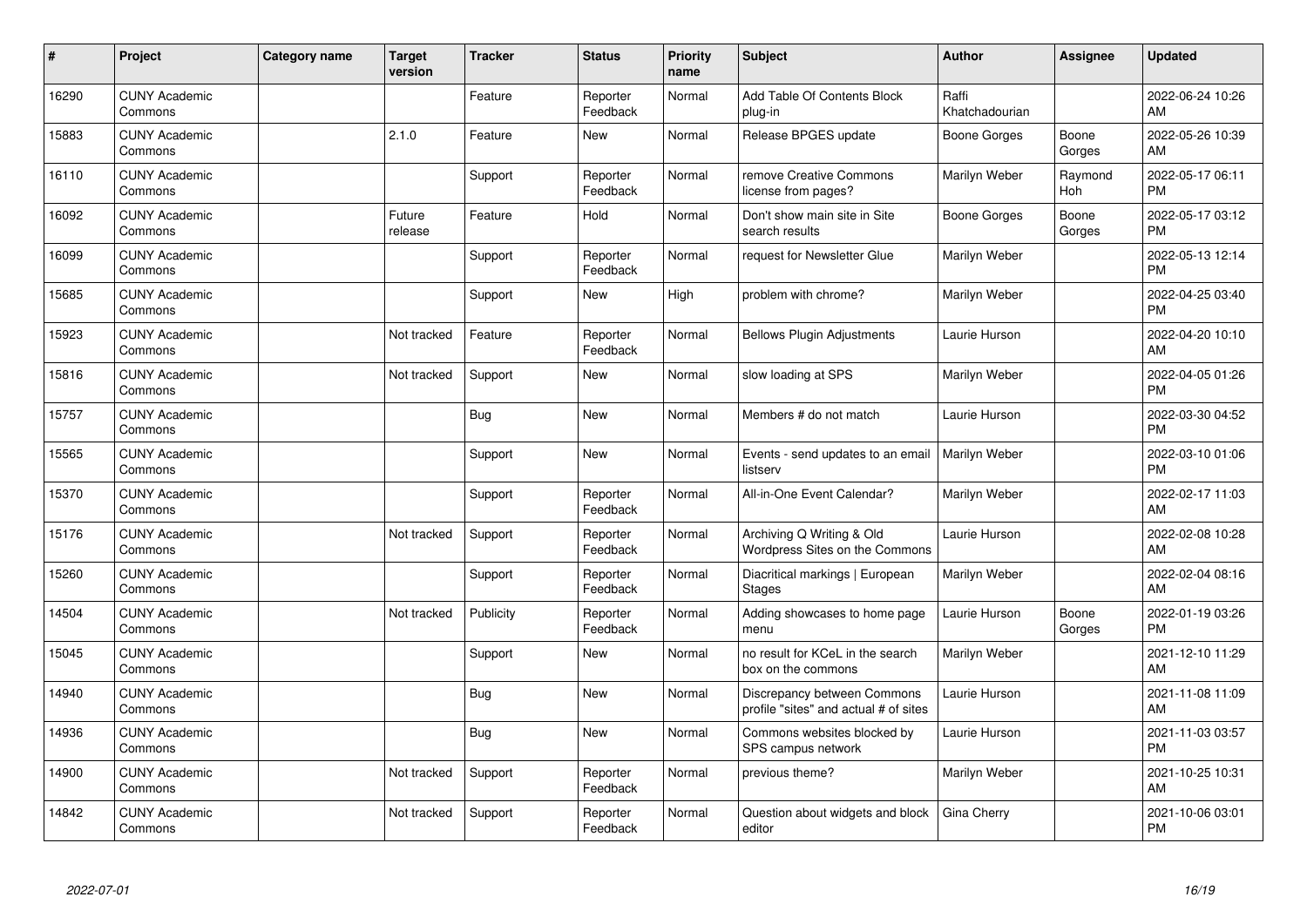| ∦     | Project                         | <b>Category name</b> | <b>Target</b><br>version | <b>Tracker</b> | <b>Status</b>        | <b>Priority</b><br>name | <b>Subject</b>                                                   | <b>Author</b>           | <b>Assignee</b>          | <b>Updated</b>                |
|-------|---------------------------------|----------------------|--------------------------|----------------|----------------------|-------------------------|------------------------------------------------------------------|-------------------------|--------------------------|-------------------------------|
| 14792 | <b>CUNY Academic</b><br>Commons |                      |                          | Bug            | <b>New</b>           | Normal                  | Inconsistent email notifications<br>from gravity forms           | Raffi<br>Khatchadourian |                          | 2021-10-04 01:50<br><b>PM</b> |
| 14784 | <b>CUNY Academic</b><br>Commons |                      |                          | Support        | Reporter<br>Feedback | Normal                  | User report of logo problem when<br>using Customizer theme       | <b>Marilyn Weber</b>    |                          | 2021-09-17 10:25<br>AM        |
| 14629 | <b>CUNY Academic</b><br>Commons |                      | Not tracked              | <b>Bug</b>     | Reporter<br>Feedback | Normal                  | Possible Post Order Bug?                                         | <b>Syelle Graves</b>    |                          | 2021-09-14 10:47<br>AM        |
| 14538 | <b>CUNY Academic</b><br>Commons |                      | Not tracked              | Support        | Reporter<br>Feedback | Normal                  | <b>Weebly To Commons</b>                                         | Laurie Hurson           |                          | 2021-09-14 10:47<br>AM        |
| 14475 | <b>CUNY Academic</b><br>Commons |                      | Not tracked              | Publicity      | <b>New</b>           | Normal                  | <b>OER Showcase Page</b>                                         | Laurie Hurson           | Laurie Hurson            | 2021-09-14 10:46<br>AM        |
| 14394 | <b>CUNY Academic</b><br>Commons |                      | Not tracked              | Feature        | <b>New</b>           | Normal                  | Commons News Site - redesign                                     | scott voth              | scott voth               | 2021-09-14 10:46<br><b>AM</b> |
| 13949 | <b>CUNY Academic</b><br>Commons |                      | Not tracked              | <b>Bug</b>     | <b>New</b>           | Normal                  | Continued debugging of runaway<br>MySQL connections              | Matt Gold               | Boone<br>Gorges          | 2021-09-14 10:42<br>AM        |
| 14398 | <b>CUNY Academic</b><br>Commons |                      | Not tracked              | Support        | Reporter<br>Feedback | Normal                  | Events plug-in notification problem                              | Marilyn Weber           |                          | 2021-05-11 11:21<br>AM        |
| 13912 | <b>CUNY Academic</b><br>Commons |                      | Not tracked              | Feature        | Hold                 | Low                     | posting "missed schedule"                                        | Marilyn Weber           |                          | 2021-02-23 10:46<br>AM        |
| 11968 | JustPublics@365<br>MediaCamp    |                      |                          | Feature        | <b>New</b>           | Normal                  | Nanoscience Retractable Display<br>Unit                          | Donald Cherry           | <b>Bonnie</b><br>Eissner | 2021-02-19 08:50<br>AM        |
| 13286 | <b>CUNY Academic</b><br>Commons |                      | Not tracked              | Support        | <b>New</b>           | Normal                  | problem connecting with<br>WordPress app                         | Marilyn Weber           | Raymond<br>Hoh           | 2020-09-08 11:16<br>AM        |
| 13255 | <b>CUNY Academic</b><br>Commons |                      | Not tracked              | Support        | Reporter<br>Feedback | Normal                  | Accessibility problems                                           | Marilyn Weber           |                          | 2020-09-01 05:48<br><b>PM</b> |
| 12436 | <b>CUNY Academic</b><br>Commons |                      | Not tracked              | Bug            | Assigned             | Normal                  | Nightly system downtime                                          | Boone Gorges            |                          | 2020-08-01 09:30<br><b>AM</b> |
| 13034 | <b>CUNY Academic</b><br>Commons |                      | Not tracked              | Support        | Reporter<br>Feedback | Normal                  | a site is asking people to join the<br>Commons to get a download | Marilyn Weber           |                          | 2020-07-12 07:23<br>AM        |
| 12911 | <b>CUNY Academic</b><br>Commons |                      | Not tracked              | Feature        | <b>New</b>           | Normal                  | Block access to xmlrpc.php based<br>on User-Agent                | Boone Gorges            | Boone<br>Gorges          | 2020-06-09 05:12<br><b>PM</b> |
| 12484 | <b>CUNY Academic</b><br>Commons |                      | Not tracked              | Support        | Reporter<br>Feedback | Normal                  | Sign up Code for COIL Course<br>starting in March                | Laurie Hurson           | Matt Gold                | 2020-03-02 02:26<br><b>PM</b> |
| 12352 | <b>CUNY Academic</b><br>Commons |                      | Not tracked              | Support        | <b>New</b>           | Normal                  | "posts list" page builder block<br>option                        | Marilyn Weber           |                          | 2020-02-03 01:29<br><b>PM</b> |
| 12328 | <b>CUNY Academic</b><br>Commons |                      | Not tracked              | Support        | <b>New</b>           | Normal                  | Sign up Code for Non-CUNY<br>Faculty                             | Laurie Hurson           |                          | 2020-01-28 10:25<br>AM        |
| 12198 | <b>CUNY Academic</b><br>Commons |                      | Not tracked              | Bug            | Reporter<br>Feedback | Normal                  | Duplicate listing in My Sites                                    | Tom Harbison            |                          | 2019-12-09 05:50<br>PM        |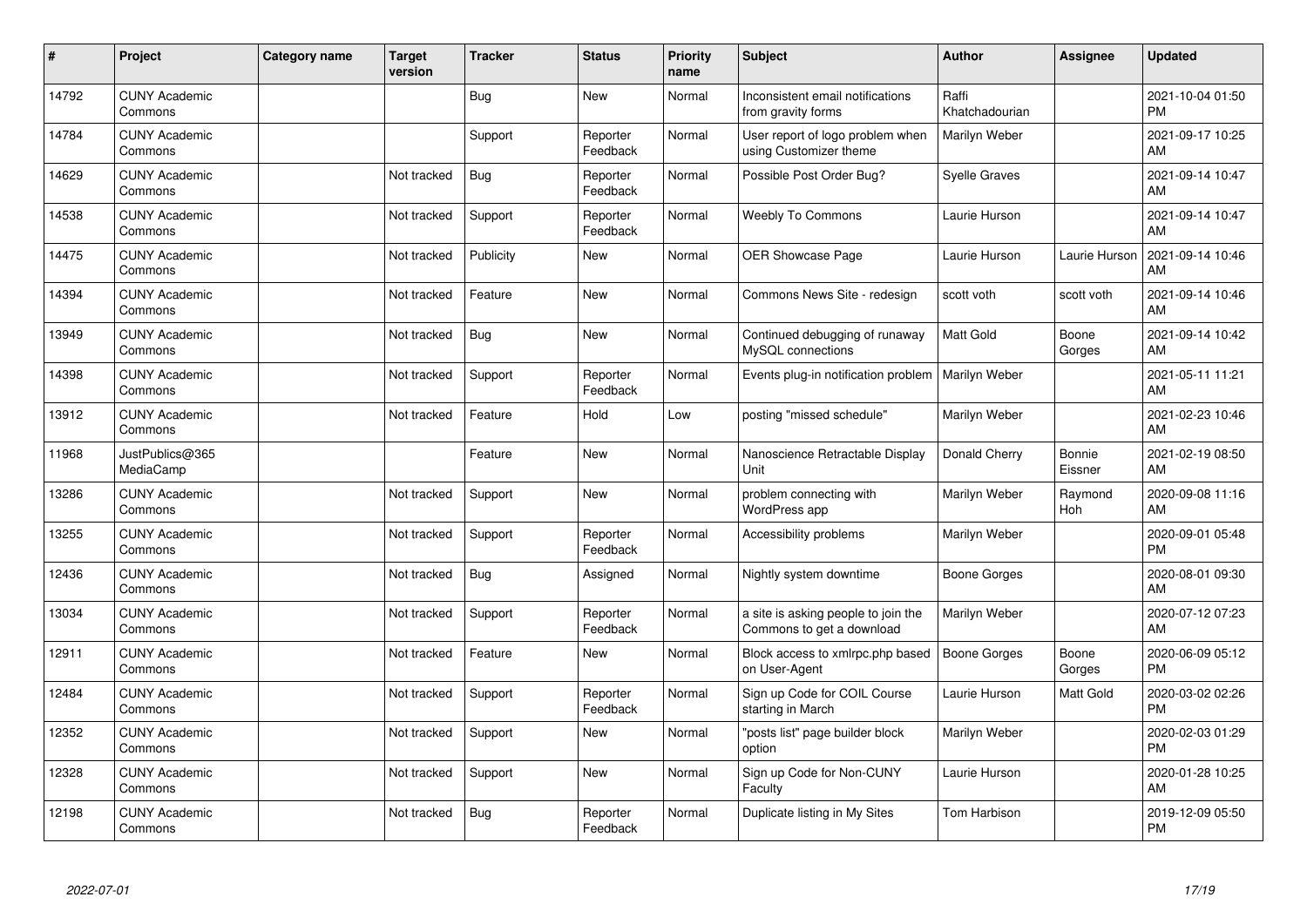| #     | Project                                                                 | Category name | Target<br>version | <b>Tracker</b> | <b>Status</b>        | <b>Priority</b><br>name | <b>Subject</b>                                                                       | <b>Author</b>       | Assignee              | <b>Updated</b>                |
|-------|-------------------------------------------------------------------------|---------------|-------------------|----------------|----------------------|-------------------------|--------------------------------------------------------------------------------------|---------------------|-----------------------|-------------------------------|
| 12062 | AD/O365 Transition<br>from NonMatric to<br><b>Matriculated Students</b> |               |                   | Feature        | In Progress          | Normal                  | create solution and console<br>project                                               | Emilio Rodriguez    | Emilio<br>Rodriguez   | 2019-11-12 03:56<br><b>PM</b> |
| 12004 | <b>CUNY Academic</b><br>Commons                                         |               | Not tracked       | Support        | Reporter<br>Feedback | Normal                  | Notifications for spam blog<br>comments                                              | Gina Cherry         | Raymond<br><b>Hoh</b> | 2019-11-01 12:05<br>PM        |
| 11519 | <b>CUNY Academic</b><br>Commons                                         |               | Not tracked       | Support        | Assigned             | Normal                  | comment option not appearing                                                         | Marilyn Weber       |                       | 2019-09-24 10:28<br>AM        |
| 11517 | <b>CUNY Academic</b><br>Commons                                         |               | Not tracked       | Feature        | Assigned             | Normal                  | wp-accessibility plugin should not<br>strip 'target="_blank"' by default             | <b>Boone Gorges</b> | Laurie Hurson         | 2019-09-24 09:57<br>AM        |
| 11848 | <b>CUNY Academic</b><br>Commons                                         |               | Not tracked       | Support        | Hold                 | Normal                  | a Dean of Faculty wants to share<br>a large file                                     | Marilyn Weber       |                       | 2019-09-24 08:44<br>AM        |
| 11879 | <b>CUNY Academic</b><br>Commons                                         |               | Not tracked       | Bug            | <b>New</b>           | Normal                  | Hypothesis comments appearing<br>on multiple, different pdfs across<br>blogs         | Laurie Hurson       | Laurie Hurson         | 2019-09-19 02:39<br>PM        |
| 10678 | <b>CUNY Academic</b><br>Commons                                         |               | Not tracked       | Bug            | Reporter<br>Feedback | High                    | Newsletter Plugin Not Sending<br><b>Out Newsletters</b>                              | Mark Webb           | Boone<br>Gorges       | 2019-09-16 09:38<br>PM        |
| 11787 | <b>CUNY Academic</b><br>Commons                                         |               | Not tracked       | Support        | Reporter<br>Feedback | Normal                  | automated comments notifications<br>on ZenDesk                                       | Marilyn Weber       |                       | 2019-08-26 06:18<br><b>PM</b> |
| 11771 | <b>CUNY Academic</b><br>Commons                                         |               | Not tracked       | Support        | Reporter<br>Feedback | Normal                  | post displays in sections                                                            | Marilyn Weber       |                       | 2019-08-20 10:34<br>AM        |
| 11509 | <b>CUNY Academic</b><br>Commons                                         |               | Not tracked       | Support        | Reporter<br>Feedback | Normal                  | deleted Page causing a Menu<br>problem?                                              | Marilyn Weber       |                       | 2019-06-04 09:54<br>AM        |
| 11393 | <b>CUNY Academic</b><br>Commons                                         |               | Not tracked       | Publicity      | New                  | Normal                  | After 1.15 release, ceate a hero<br>slide and post about adding a site<br>to a group | scott voth          | Patrick<br>Sweeney    | 2019-05-14 10:32<br>AM        |
| 11392 | <b>CUNY Academic</b><br>Commons                                         |               | Future<br>release | Bug            | <b>New</b>           | Normal                  | Migrate users away from<br><b>StatPress</b>                                          | Boone Gorges        |                       | 2019-04-23 03:53<br><b>PM</b> |
| 11149 | <b>CUNY Academic</b><br>Commons                                         |               | Not tracked       | Support        | Reporter<br>Feedback | Normal                  | comments getting blocked                                                             | Marilyn Weber       | Raymond<br>Hoh        | 2019-03-26 11:40<br>AM        |
| 11131 | <b>CUNY Academic</b><br>Commons                                         |               | Future<br>release | Feature        | Reporter<br>Feedback | Normal                  | <b>Image Annotation Plugins</b>                                                      | Laurie Hurson       |                       | 2019-02-26 11:33<br>AM        |
| 10657 | <b>CUNY Academic</b><br>Commons                                         |               | Not tracked       | Support        | Reporter<br>Feedback | Normal                  | child theme problems                                                                 | Marilyn Weber       |                       | 2018-11-08 01:19<br><b>PM</b> |
| 10368 | <b>CUNY Academic</b><br>Commons                                         |               | Future<br>release | Feature        | Assigned             | Normal                  | Use ORCID data to populate<br>academic profile page                                  | Stephen Francoeur   | Boone<br>Gorges       | 2018-09-25 01:53<br><b>PM</b> |
| 10262 | <b>CUNY Academic</b><br>Commons                                         |               | Not tracked       | Bug            | Reporter<br>Feedback | Normal                  | Newsletter Plugin: Broken Image<br>at Bottom of All Newsletters                      | Mark Webb           | Raymond<br><b>Hoh</b> | 2018-08-30 05:17<br><b>PM</b> |